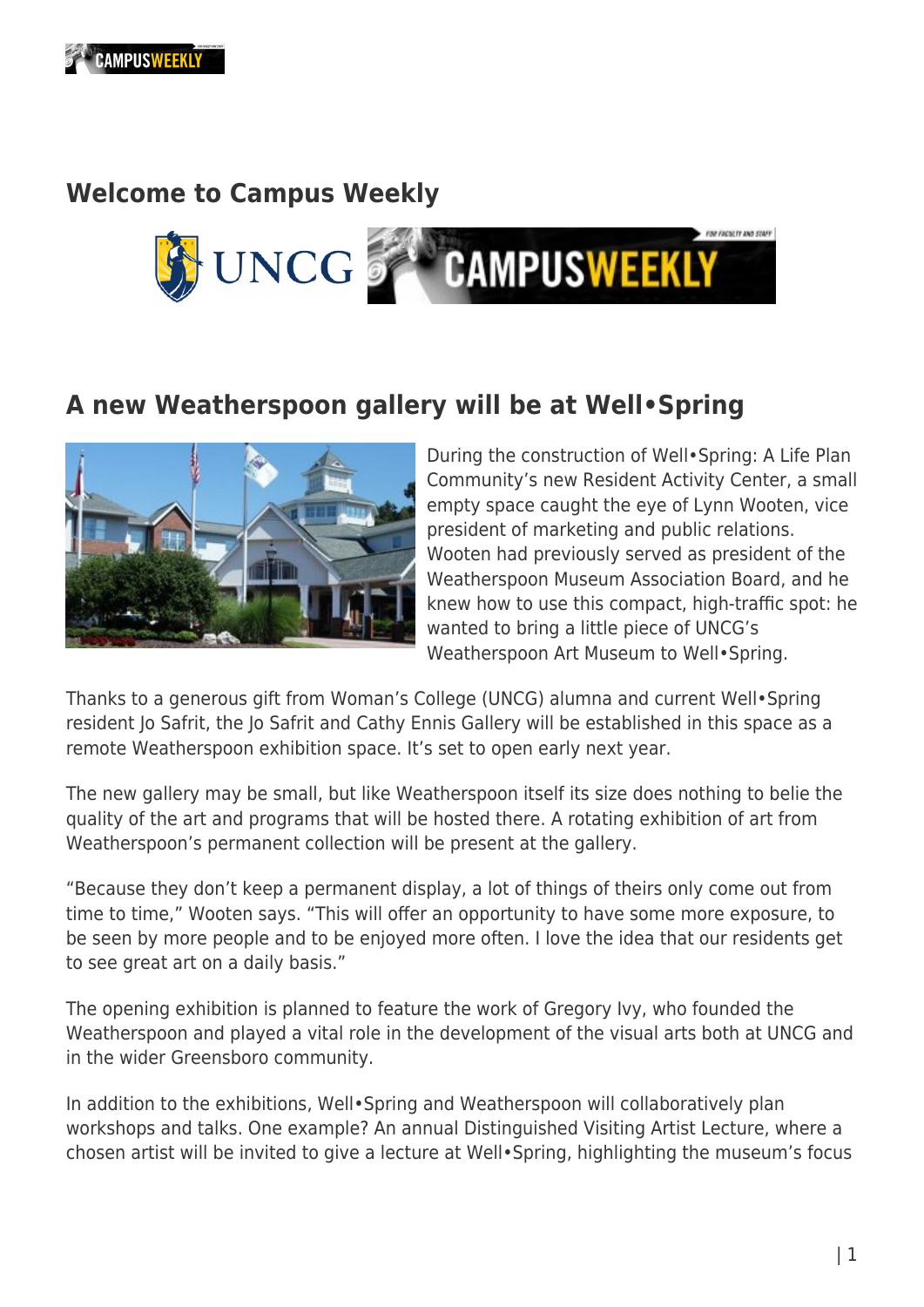

on contemporary art.

All of these exhibitions and educational opportunities are a natural next step in Weatherspoon and Well•Spring's long relationship. Well•Spring has been a frequent benefactor of the Weatherspoon Art Museum, and has sponsored events put on by both Weatherspoon and UNCG as a whole.

This kind of integration with the wider Greensboro community has been one of the primary goals of Weatherspoon director Nancy Doll since she took the position in 1998.

"We're not just UNCG's art museum," she says, "We're Greensboro's art museum too, and always have been."

This opportunity to further Weatherspoon's status as Greensboro's art museum by bringing world-class art into a new setting pairs nicely with Well•Spring's commitment to provide fulfilling opportunities for cultural engagement and continued learning to its residents.

"The arts are a vital part of our lives," Doll says. "A big part of our education is that it's in the looking and what you get back from the work of art, and it's different for every person. No two people see the work exactly alike, and no two people come away with the exact same impression."

This will be the Weatherspoon's second gallery beyond the walls of their Cone Arts Building home on the UNCG campus. Their gallery at Revolution Mill [opened in 2016](http://weatherspoon.uncg.edu/news/press-release-detail?title=Museum-Announcement-WAM-and-Revolution-Mill-Exciting-Collaboration).

The gallery at Well-Spring is planned to open in February 2019. Before that, Wooten will hang poster boards promoting some of the upcoming art, to start spreading awareness of the gallery before it opens.

"My experience [at the Weatherspoon] has really widened my view, not just of artwork, but how I see things," he says, "I mean, literally how I see things, and look at things, and pay attention to different visuals. I found that to be a really profound evolution in my understanding of things, and I attribute a lot of that to the Weatherspoon."

That's the value of art, which will be shared with the Well•Spring community when the gallery opens next year.

By Avery Campbell Photo courtesy of Well-Spring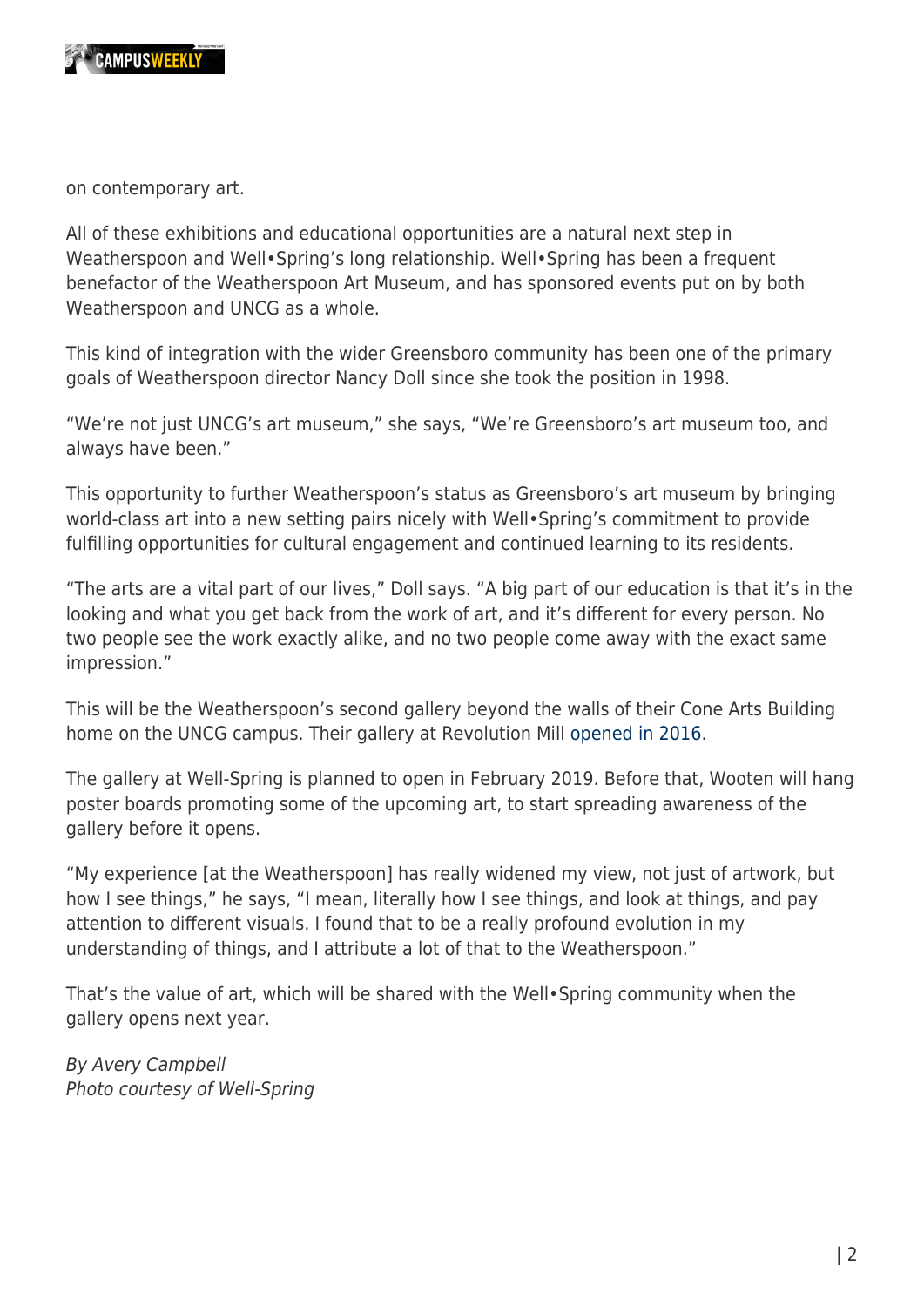

### **Piney Lake Fall Festival this Saturday**



Piney Lake is a beautiful and robust off-campus UNCG resource. On October 20, UNCG Recreation & Wellness will host the 1st Annual Piney Lake Fall Festival.

The event is a free opportunity to check out Piney Lake and have some fun outside. From 11 a.m. to 2 p.m., there will be hayrides, paddleboats, kayaking, music, a bonfire with s'mores and more. Explore and relax in the beautiful premises of the park.

Piney Lake is normally only open to faculty and staff who either purchase a weekend pass or have a Kaplan Center Membership, so the festival is a great opportunity to experience everything the property has to offer.

The festival is free and open to all UNCG faculty, staff and students and up to four non-UNCG guests per person. Bring a friend, or have some fun with the whole family.

While the festival will be 11 a.m.-2 p.m., but the lake stays open until 6 p.m. If transportation is needed, shuttles will be running every half hour from the EUC circle, starting at 10:30 a.m.

## **UNCG offers only graduate genetic counseling program in the state**



The moment she stepped onto UNC Greensboro's campus, Lauren Loffredo '18 MS knew the [Master](http://gen.wp.uncg.edu/) [of Science in Genetic Counseling Program](http://gen.wp.uncg.edu/) would be the right fit.

"I don't think I would be where I am today without the family that is UNCG," said Loffredo, a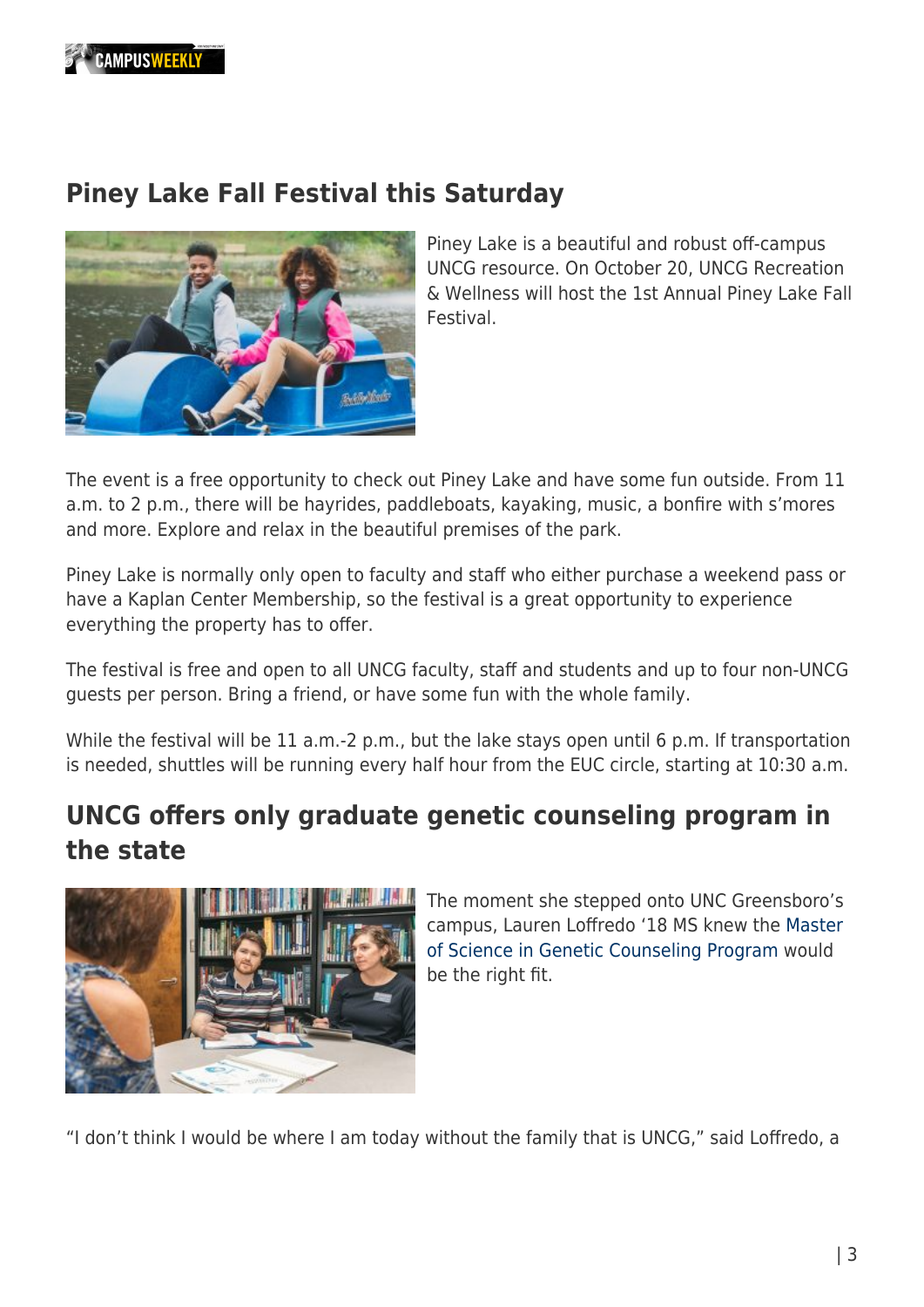

prenatal genetic counselor at the Winnie Palmer Hospital for Women & Babies, Center for Maternal Fetal Medicine in Orlando, Florida.

The New York native knew as an undergraduate at the University of Buffalo that the field of genetic counseling was the perfect intersection of her interests – applying the complex science of genetics in passionate, patient-centered settings. When it came to choosing a graduate program, UNC Greensboro, home to the only graduate genetic counseling program in the state of North Carolina, was at the top of her list.

Genetic counseling, basically taking the complexity of genetics and making it accessible to patients, is still relatively new in the scope of healthcare fields, said Lauren Doyle, director of the MS in genetic counseling program, but is one of the most rapidly growing healthcare professions in the country. One report she pointed to estimated 4,500 practicing genetic counselors in the U.S. with 400 graduates a year. The same report projected the field to grow by 30 percent through 2024.

"You can buy a genetic testing kit at Target next to the toothpaste," Doyle said.

UNCG's genetic counseling master's program enrolled its first class in the fall of 2000 and collaborates with all major medical centers in the state.

In 21 months, students are prepared to help individuals navigate the healthcare system, address moral questions and make life-changing decisions in prenatal, pediatric and cancer treatment settings. They hold clinical positions, work in education, industry, laboratories or policy. They see patients in general clinics and can also specialize in neurology, cardiology, or metabolic disorders, among other subspecialties.

#### [See full story at UNCG Now.](https://newsandfeatures.uncg.edu/genetic-counseling-program-provides-culture-of-care/)

By Elizabeth Harrison Photograph by Jiyoung Park

#### **SECC reaches 300 donors, announces new drawing winners**

With 300 donors and more than \$60,000 in giving, the 2018 SECC has reached 30 percent of its goal for the year.

The SECC is the only workplace giving program for state employees. It is a direct way to help those in need; sustain local, national, and international health, educational, environmental and social service organizations; and make a meaningful contribution to your community.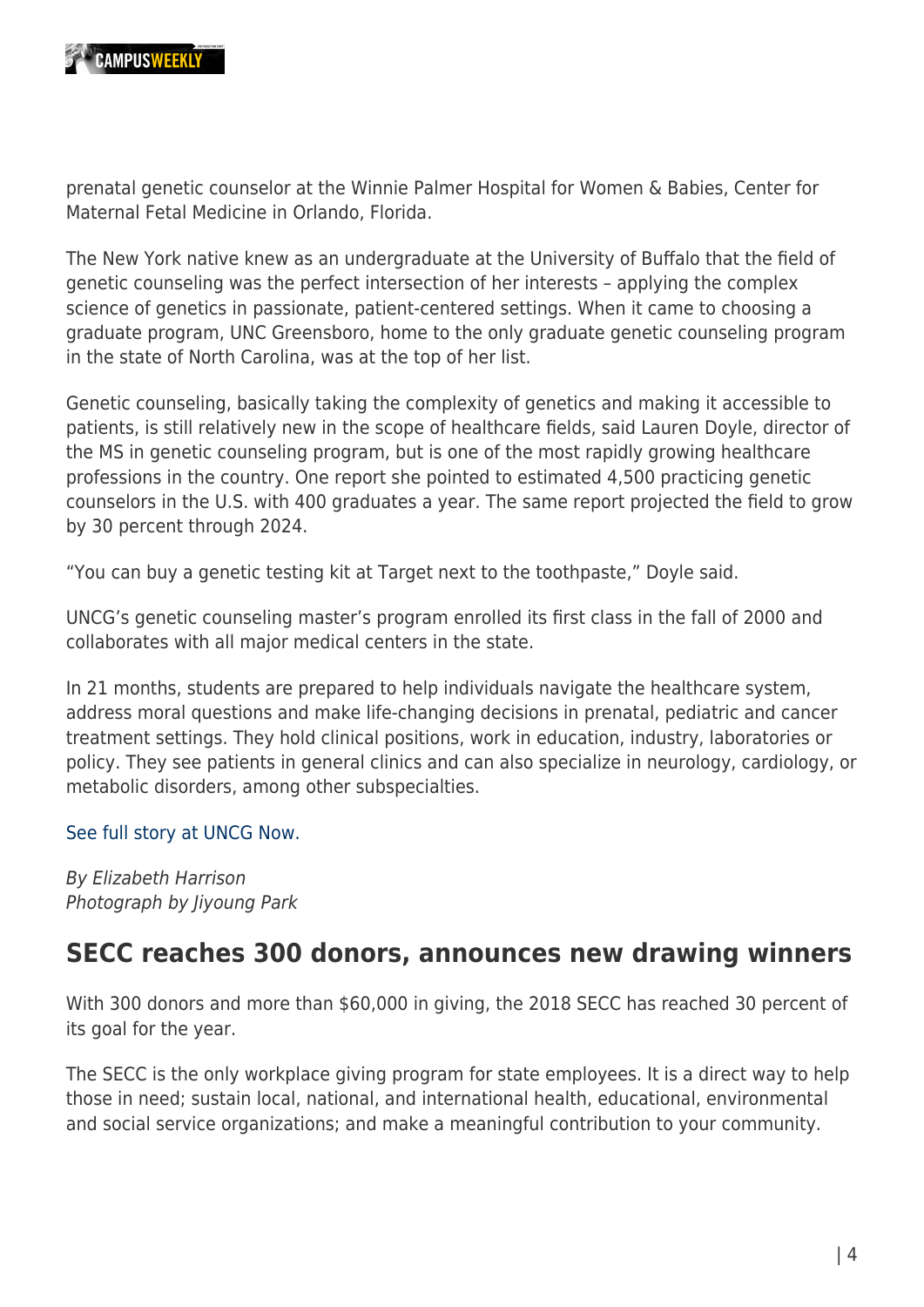To encourage continued participation, the UNCG SECC Committee is randomly selecting the names of supporters (online pledges only) each week to receive one of several prizes. This week's winners include:

- Helen Bradford (Facilities) Wireless charging pad
- Robyn LeBlanc (Classical Studies) Single cup coffee maker

Winners can contact Jana Walser Smith at [jfwalser@uncg.edu](mailto:jfwalser@uncg.edu) to collect their prize.

The SECC's next big event is the all-you-can-eat breakfast Nov. 1 from 7 p.m. – 9:30 p.m. in Moran Commons. Tickets can be purchased at the door or in advance [here](http://imagecollection.photoshelter.com/gallery-image/2018-Tickets/G0000jj_y5WHpNRY/I0000bu4FJ9faiUg) for \$6.

If you wish to contribute to the SECC, visit [http://secc.wp.uncg.edu/give-now.](http://secc.wp.uncg.edu/give-now/)

# **Candidates for Dean of School of Health and Human Sciences open forums**

The Dean of Health and Human Sciences Search Committee and Provost Dunn recently held confidential in-person interviews with semi-finalists for the position of HHS dean and selected four finalists to visit campus.

Faculty and staff are encouraged to participate in the interview process by attending the open forums and receptions. The finalists will provide a 15-20 minute presentation on challenges and opportunities facing Schools of Health and Human Sciences, particularly UNC Greensboro, followed by a question and answer session.

The open forums are scheduled as follows:

Candidate 1: Monday, October 22, 2:15-3:30 pm, EUC Alexander Room, reception to follow in EUC Claxton Room.

Candidate 2: Wednesday, November 7, 2:15-3:30 pm, Location to be determined

Candidate 3: Wednesday, November 14, 2:15-3:30 pm, Location to be determined

Candidate 4: Monday, November 19, 2:15-3:30 pm, Location to be determined

A brief reception will be held immediately after each open forum.

Finalists names and CVs will be made available four days before each visit. A video recording and survey will also be posted after each open forum. All information can be accessed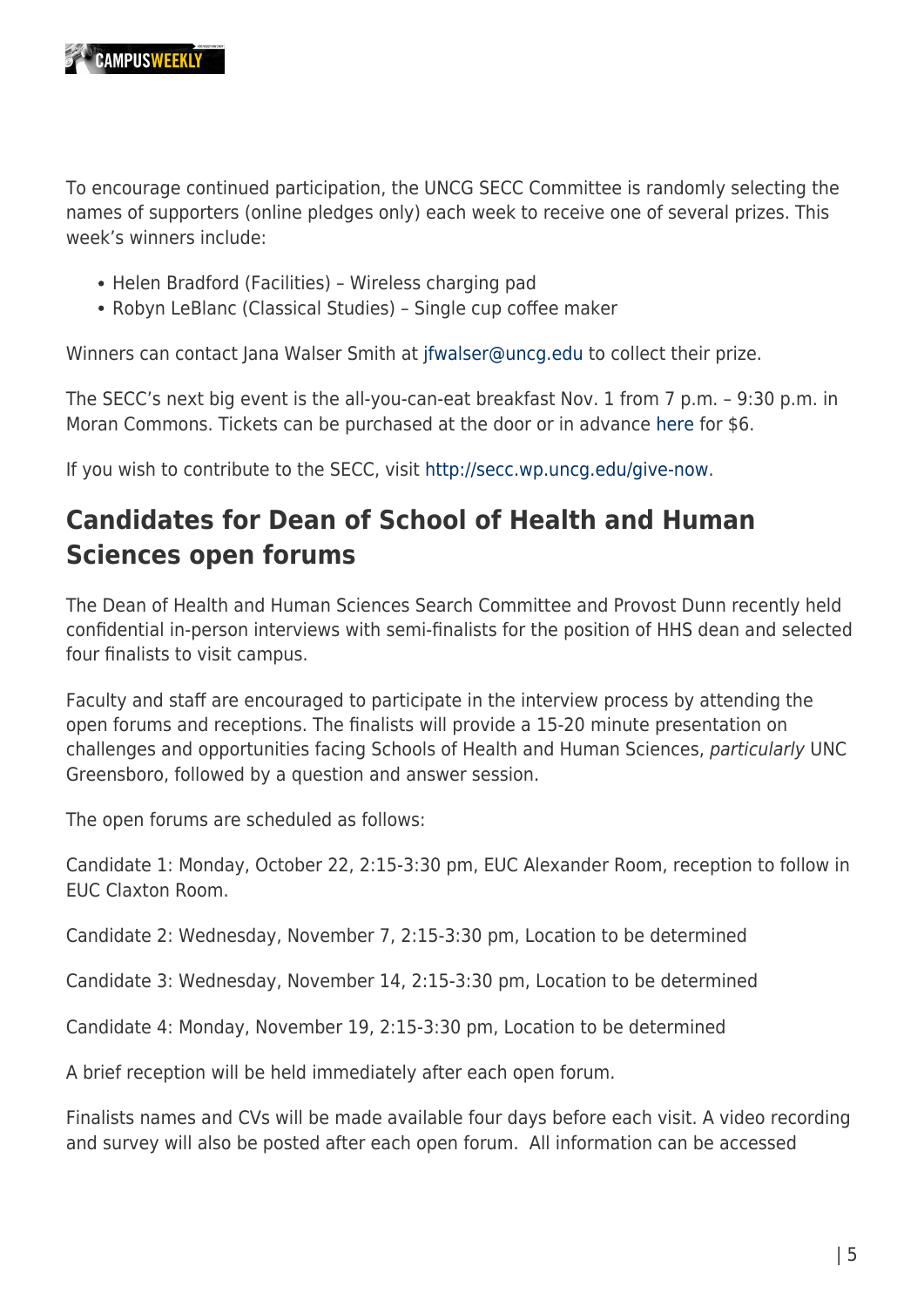

#### at [https://sites.google.com/a/uncg.edu/hhs-dean-search/.](https://sites.google.com/a/uncg.edu/hhs-dean-search/)

## **Middle College at UNCG named one of the nation's best urban schools**



Middle College at UNCG was named one of America's Best Urban Schools by the National Center for Urban School Transformation (NCUST) during the 2018 America's Best Urban Schools Symposium Oct. 9 and 10.

Of the 15 schools recognized, the Middle College at UNCG was [one of four](https://ncust.com/2018-abus-award-winners/) to win the Gold Award, as well as the only North Carolina school recognized. All finalists were measured against rigorous criteria, with a special focus on curricular rigor, instructional effectiveness, relational quality and continuous improvement efforts.

NCUST's mission is to help urban school districts and their partners transform urban schools into places where all students achieve academic proficiency, develop a love for learning and graduate prepared to succeed in post-secondary education, the workplace and their communities.

#### By Victor Ayala Archived photo of Principal Angela Polk-Jones with a student

## **Make nomination: UNCG Award for Excellence in Online Education**

UNCG Online: The Division of Online Learning facilitates this annual award to honor a faculty or staff member who has demonstrated excellence in developing, supporting, and/or teaching of online courses and programs at UNCG.

The objective is to showcase outstanding teaching and to recognize development and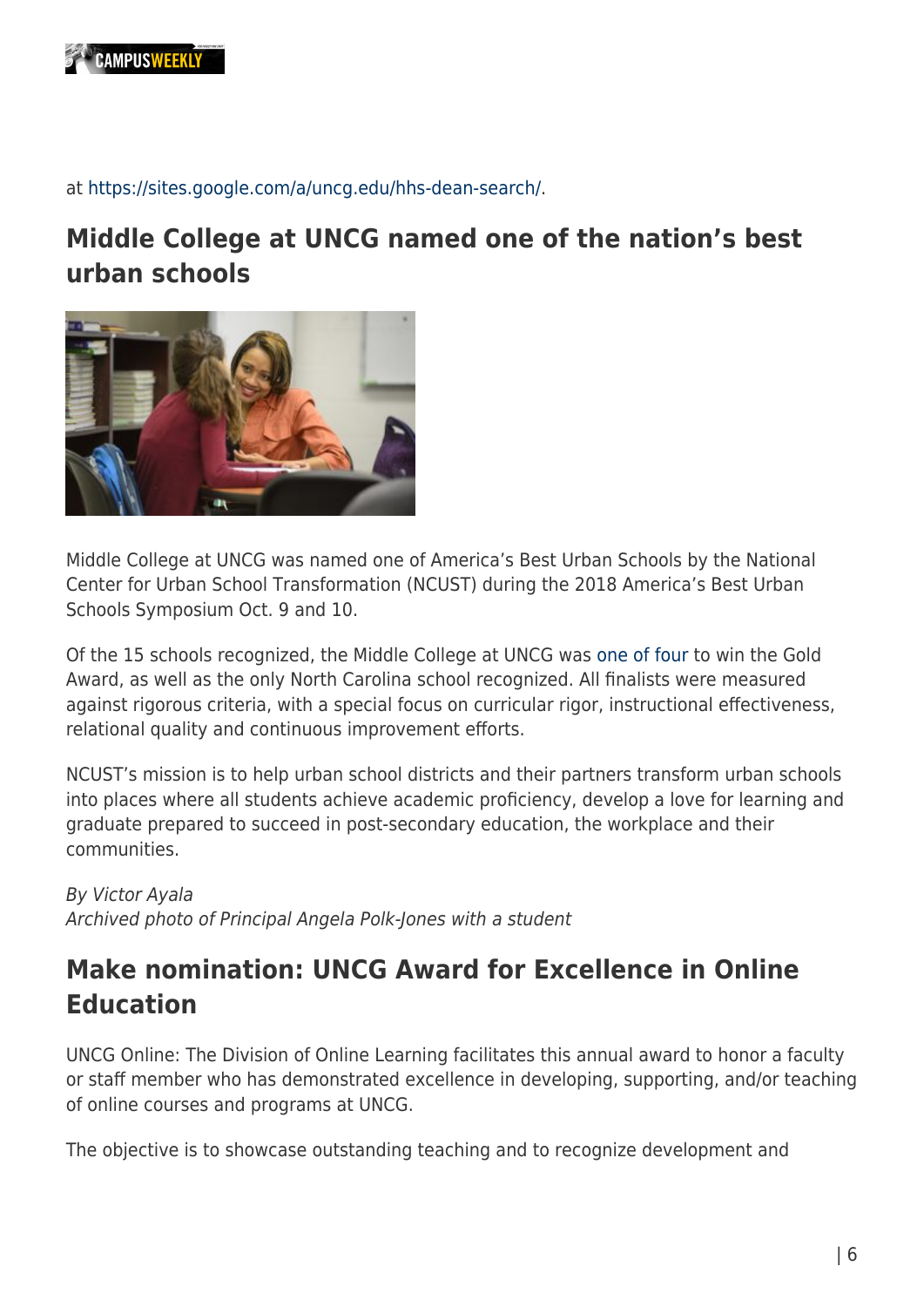support efforts that create engaging online learning experiences. The ultimate goal of this recognition is to promote innovation and improve the quality of UNCG online courses and programs.

#### **Criteria**

● Faculty and staff members can be nominated for online teaching, development, and support activities conducted in the 2018 calendar year. Self nominations are accepted.

● Faculty and staff can be nominated for exemplary work related to online learning, including but not limited to

- Teaching online courses,
- Development of online courses or programs,
- Effort to enhance online student success,
- Any combination of the above.

#### **Nomination Process**

● Students, staff, faculty or administrators can submit a nomination.

● The UNCG Online Academy of Online Professors will constitute the Screening and Selection Committee.

● The nomination packet should include:

– A letter of nomination detailing the qualifications of the nominee and a description of the online course and/or support service. (300 words)

- A brief statement on impact or innovation of the nominees work. (100 words)
- A letter of support from the nominee's department chair, Dean, or direct supervisor.

– Student testimonials. Limit 3 testimonials. Must be from the last 3 years. (Please attach as Word files or PDF.)

– Peer evaluations (maximum of 3) and course and instructor evaluations (maximum of 3). Please attach as a Word or PDF file.

#### **Submitting Nominations**

Nominations should be submitted to Nichole McGill, [ntmcgill@uncg.edu,](mailto:ntmcgill@uncg.edu) no later than November 10, 2018. The award winner will receive an honorarium of \$3,000.

Those with questions may contact contact Jim Eddy, Dean, The Division of Online Learning, [jmeddy@uncg.edu.](mailto:jmeddy@uncg.edu)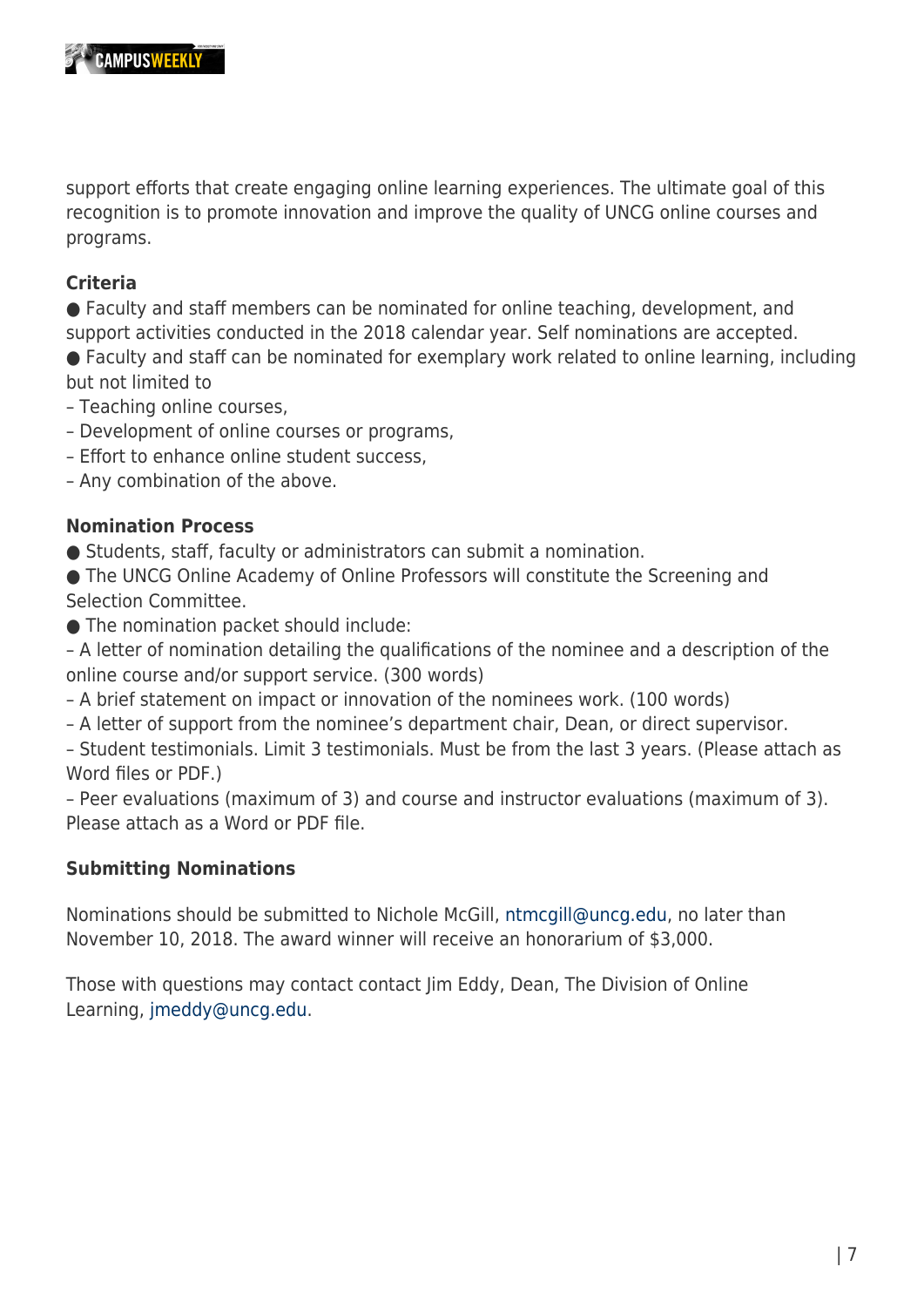

### **Spartan Recovery Program will receive Recovery Champions & Allies Award**



The Spartan Recovery Program received recognition as an honoree of the Recovery Champions and Allies Award.

Nominations were submitted by peers and colleagues, both locally and nationally. The award is meant to highlight those who have dedicated their passion, time and energies into making a difference for those in mental health and addiction recovery. The award will be presented at Enlighten Recovery Mindful Recovery & Wellness 2018 Symposium on Friday, October 26, 2018, at the Statesville Civic Center in Statesville, North Carolina.

The Spartan Recovery Program is a program of Student Health Services, located in the Counseling Center. The program is available, free of charge, to UNCG students in all phases of recovery from addictions to alcohol and/or other drugs. The Spartan Recovery Program is not a treatment program; rather, it focuses on creating a network of recovery support services that promote the personal, academic and professional goals of students in recovery.

In additional news, the Spartan Recovery Program hosted the fourth annual Mid-Atlantic Collegiate Recovery Conference with student participants from Washington, DC, West Virginia, Virginia and North Carolina. Participants gathered at Kaplan Center and had the opportunity to be inspired by student speakers who shared how their Collegiate Recovery Communities (CRCs) have positively impacted their college experience and their recovery. Break-out sessions featured how to increase diversity within CRCs, collaboration with community colleges and Narcan training. The original student members of Spartan Recovery were honored, and they shared their experiences and insight that led to the solid foundation that SRP stands on today. Evening activities were held at Piney Lake. A good time was had by all and it was a great opportunity to showcase the Spartan Recovery Program and UNC Greensboro. To learn more visit<https://shs.uncg.edu/srp> or stop by The E.P.I.C. Lounge on the ground floor of The Anna M. Gove Student Health Center.

Want more information, contact Terri Spears, Coordinator, Spartan Recovery Program, at [t\\_spears@uncg.edu](mailto:t_spears@uncg.edu).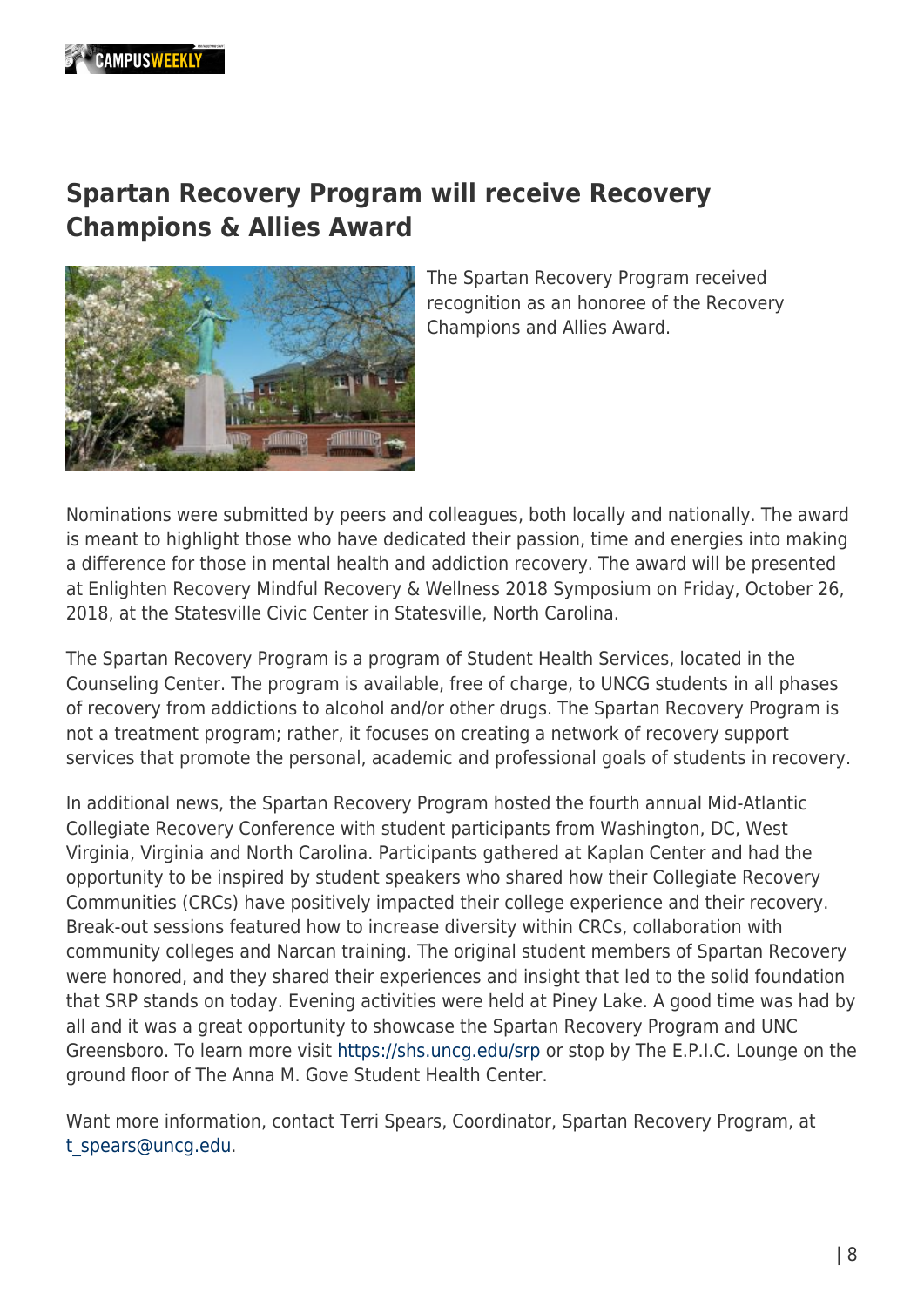

# **Auditions for Vagina Monologues tonight (Oct. 17)**

Auditions for the 2019 production of the Vagina Monologues will be held tonight (Wednesday, October 17) from 7 to 9 p.m. in EUC Kirkland Room

No appointment, preparation or acting experience necessary – just show up as you are at any point in the audition time frame. Audition materials will be provided for various roles, including cast and crew.

Students, faculty, staff, and community members are all welcome to participate! Upon arrival at auditions, simply select one monologue to read for the producers. Casting will be announced shortly after auditions are held. Questions? Contact Kelli Thomas (k\_thoma4@uncg.edu).

#### **The performances**

The 7th Annual "Vagina Monologues" will be presented by Housing and Residence Life with support from Residence Hall Association, Elliot University Center, & Social Justice & Diversity Initiatives on February 8 and 9, 2019, at 7 p.m. in Elliott University Center Auditorium.

90 percent of the proceeds will go to the Clara House in Greensboro, a domestic abuse shelter for women and children, and the other 10% of the proceeds will go to the V-Day Campaign.

# **Gateway University Research Park Opens New Research Facility**

Gateway University Research Park celebrated the opening of its new \$12 million, 70,000 square-foot Research Facility Three with a ribbon-cutting ceremony Oct. 5. Numerous local and state officials attended and spoke at the event, including Greensboro Mayor Nancy Vaughan, UNC System President Margaret Spellings, UNCG Chancellor Franklin D. Gilliam, Jr. and North Carolina A&T State University Chancellor Harold L. Martin.

At the event, Chancellor Gilliam spoke about the importance of collaboration, innovation and education as three key forces to drive future growth for the City of Greensboro, the region and the future. He lauded the University's long-standing partnership with N.C. A&T and thanked local government and civic leaders, the UNC System and other stakeholders for their efforts in bringing Research Facility Three to fruition.

"Today we have seen that when we bring our best effort, our freshest ideas, a collaborative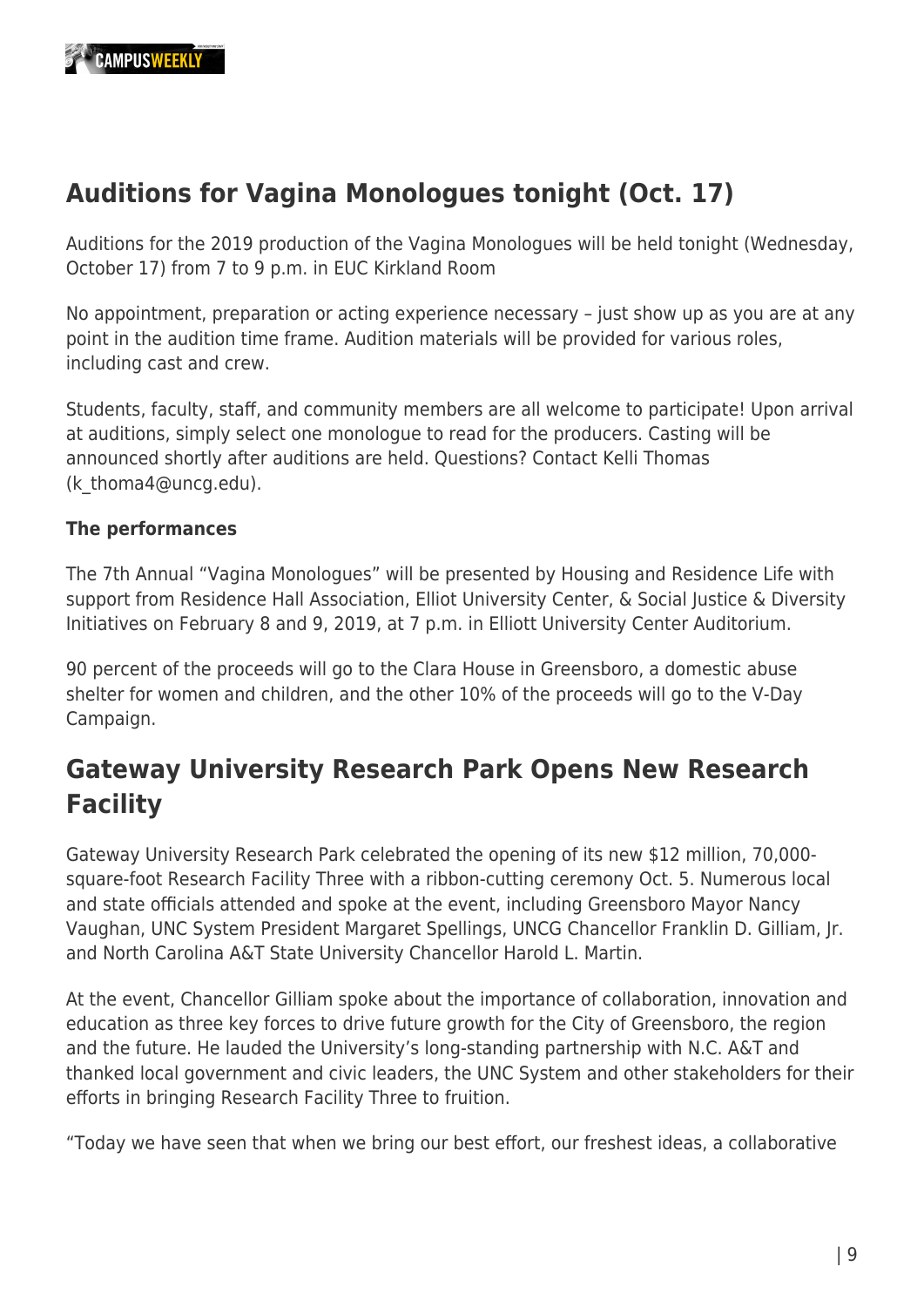spirit and a commitment to excellence, success happens," Chancellor Gilliam said.

Research Facility Three will feature research labs, offices, manufacturing and distribution spaces, as well as a boardroom for tenant and community use. It will also be home to Core Technology Molding Company, an innovative company that provides injection molding for major manufacturers.

[See full story at UNCG Now.](https://newsandfeatures.uncg.edu/gateway-university-research-park-research-facility/)

By Victor Ayala

### **Hear from UNCG LGBTQ students this evening**

New this fall is an event for faculty and staff as well as students.

Hosted by the UNCG student organization, [No Labels,](https://intercultural.uncg.edu/student-advocacy-outreach/lgbt-community/lgbtq-student-groups) Facul-Tea Time creates a space for students to share ways in which faculty and staff can make gender diverse students more comfortable in their classrooms. At the end, No Labels members will invite questions about identities faculty/staff might not fully understand, ways academic spaces can be more inclusive, the experiences of gender diverse students at UNCG, and more.

"Facul-Tea Time" will take place this evening (Wednesday, October 17) at 6 p.m. in the Intercultural Resource Center (EUC 062). No Labels is asking that you fill out this form if you plan to attend, allowing them to plan accordingly.

[https://docs.google.com/forms/d/e/1FAIpQLSeITqOw1cwD8SxR9WaZi7Ro3eY30iwDSabXW-e8](https://docs.google.com/forms/d/e/1FAIpQLSeITqOw1cwD8SxR9WaZi7Ro3eY30iwDSabXW-e8uDNR3wMqPw/viewform) [uDNR3wMqPw/viewform](https://docs.google.com/forms/d/e/1FAIpQLSeITqOw1cwD8SxR9WaZi7Ro3eY30iwDSabXW-e8uDNR3wMqPw/viewform)

Questions? Contact Elliott R. Kimball, Assistant Director, Office of Intercultural Engagement, [erkimba2@uncg.edu](mailto:erkimba2@uncg.edu)

### **'Vietnam, the Chemical War'**

The Department of History, the University Libraries, and the Human Rights Research Network present a special lecture and film called "Vietnam: The Chemical War" on October 18 at 6:30 p.m. in 120 School of Education Building.

The discussant is the environmental historian David Biggs from UC Riverside.

This talk examines the history of the chemical war in Vietnam in three stages, beginning with the "birth" of these chemicals in World War II, the rapid escalation of their use in Vietnam in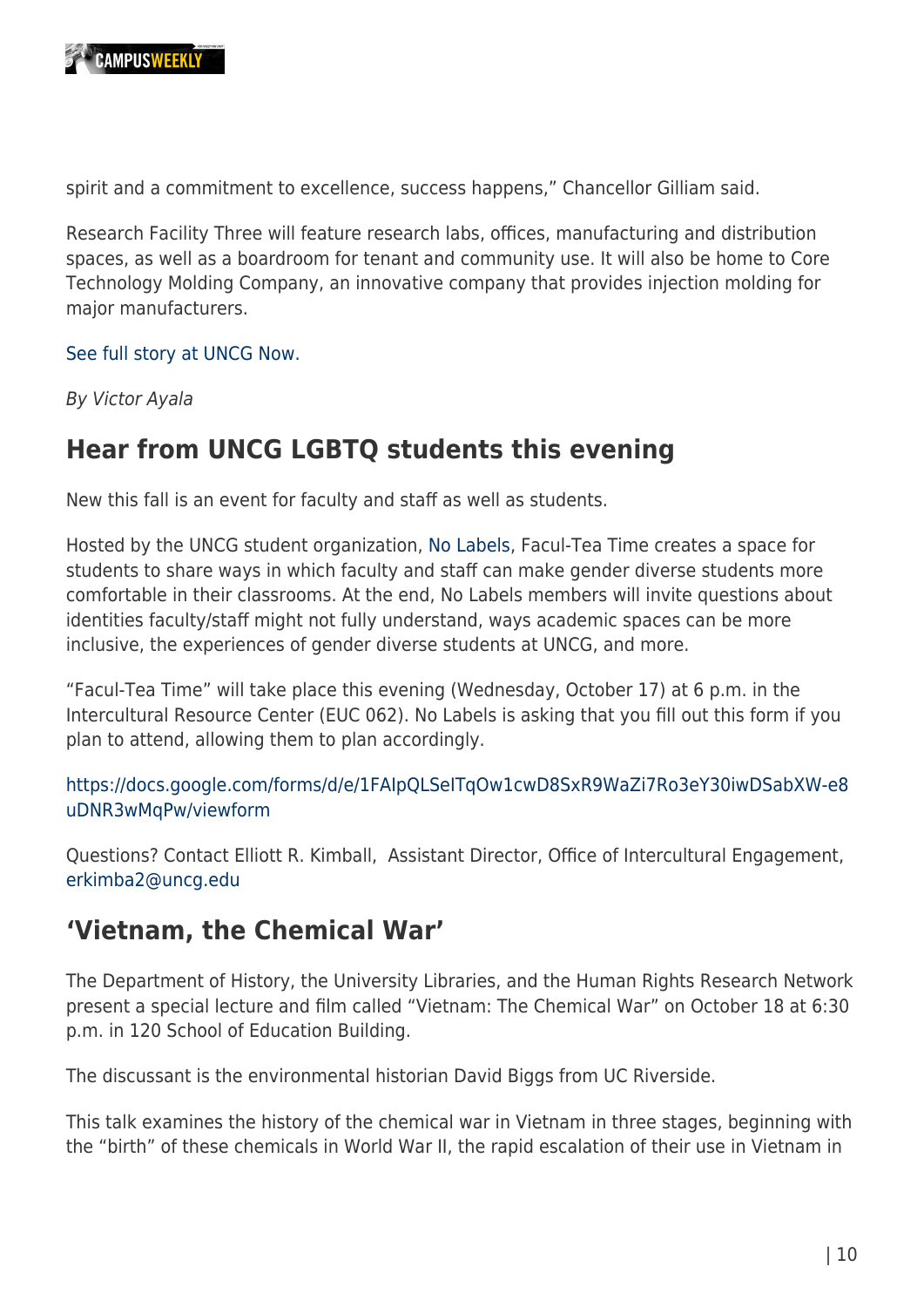the 1960s, and a conclusion on their environmental and political "fates" since the end of the war. After the talk, they will have a screening of award-winning Trần Văn Thủy's documentary "Story from the Corner of a Park" (1996), in which the filmmaker describes the lives of a Vietnamese couple whose children were born with massive deformities because of the various chemical toxins used on during the Vietnam War.

All are welcome. For more info, see [sites.google.com/uncg.edu/hrrn/](http://sites.google.com/uncg.edu/hrrn/)

This event is part of UNCG's interdisciplinary series "The '60s: Exploring the Limits," a curated lineup of performances, lectures, films and exhibits engaging members of the campus and the broader community throughout the year. For a complete listing of events, visit [sixties.uncg.edu](http://sixties.uncg.edu/).

### **Talk on radiation exposure in healthcare**

Dr. Glen Rechtine will discuss how relatively indiscriminate testing can lead to unnecessary radiation exposure and risk. The program will provide up-to-date information on radiation risks and help patients and professionals make educated decisions regarding testing.

The program is the UNCG School of Nursing's first entry in the annual Dean's Lecture Series. It will be held November 7 at the Union Square Campus on Gate City Blvd and Elm, with a reception at 5:30 p.m. and the presentation at 6:30. The program is free admission and is open to the public.

Dr. Rechtine is a retired orthopedic surgeon. Over his forty-year career, he published over one hundred peer-reviewed articles focused on patient safety and complication avoidance. He currently holds an appointment as a professor at the Texas Medical Center at Houston. Dr. Rechtine and his wife Joann sponsor a scholarship for UNCG nursing students and live in Black Mountain, N.C.

# **Dr. Armondo Collins leads talk on class struggle and race**

The interaction of class struggle and race is a complex and important issue in contemporary America.

Wednesday, October 24, Dr. Armondo Collins, head of Jackson Library Digital Media Commons, will host a community dialog titled "Communicating America's Racialized Inter- & Intra-Class Struggle."

Using Zora Neal Hurston's "Barracoon: The Story of the Last "Black Cargo" as a starting point, participants will discuss racialized inter- and intra-class struggle in modern America.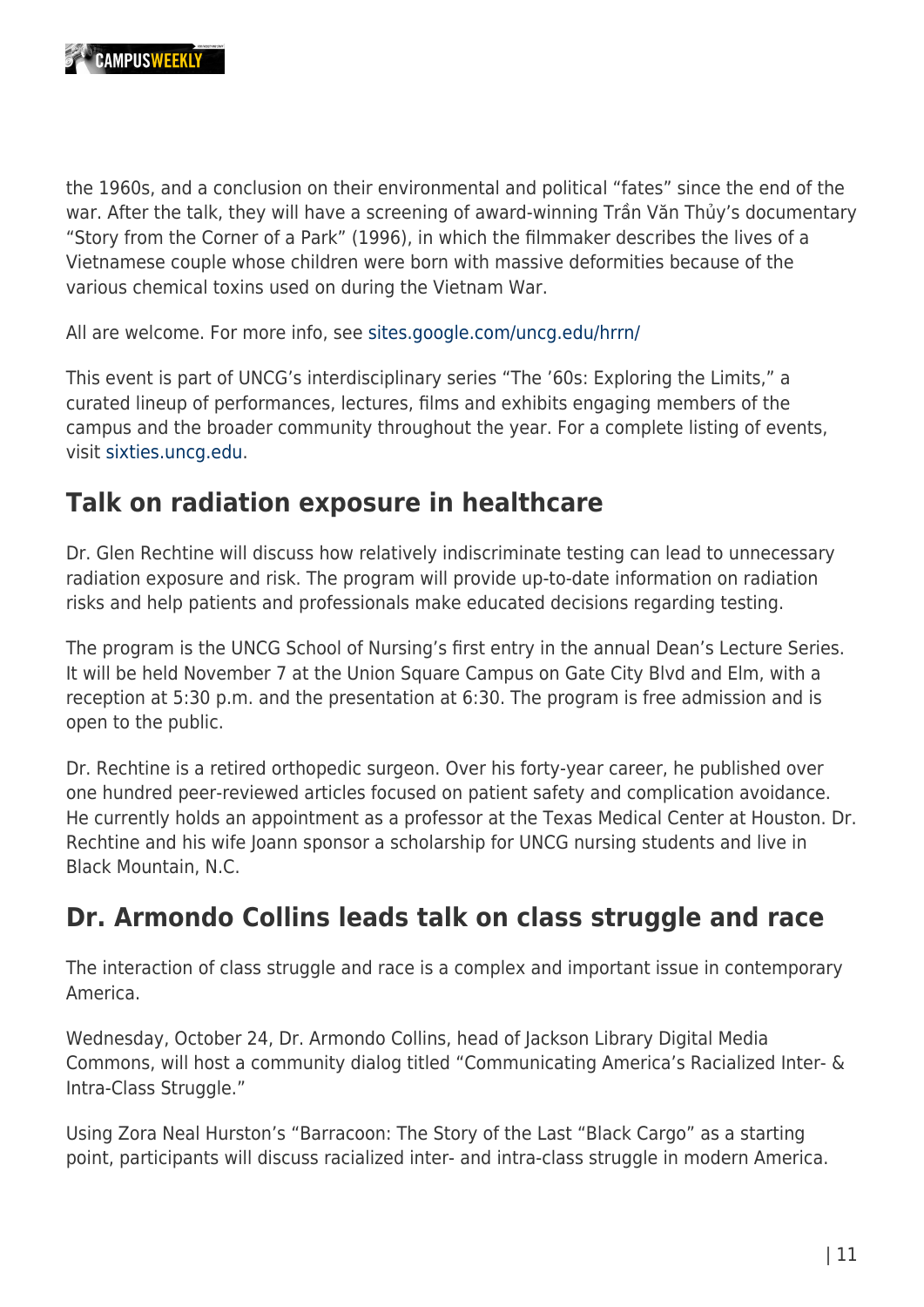

The conversation will be held in EUC Claxton at 6 p.m. This event is a part of the African American and African Diaspora Studies department's Conversations With the Community program, where faculty and students come together to converse about contemporary issues facing people of African descent. See the [AADS website](https://aads.uncg.edu/news-events/conversations/) for more information and a full schedule of upcoming events.

#### **Campus storm debris is put to a very good use**



UNCG Grounds always contributes a bunch of sticks and limbs for kindling for the annual Homecoming Bonfire. This year, the kindling came directly from last week's big storm.

UNCG Grounds was on the job at 5:30 a.m. Friday morning cleaning up the debris from Hurricane Michael. Before daybreak, they had accomplished a lot – and the work continued throughout the day, with blowers, chainsaws, rakes and muscle.

The campus had lost five trees to the storm, said Andy Currin, assistant director for Grounds. And there was plenty of debris to clean up.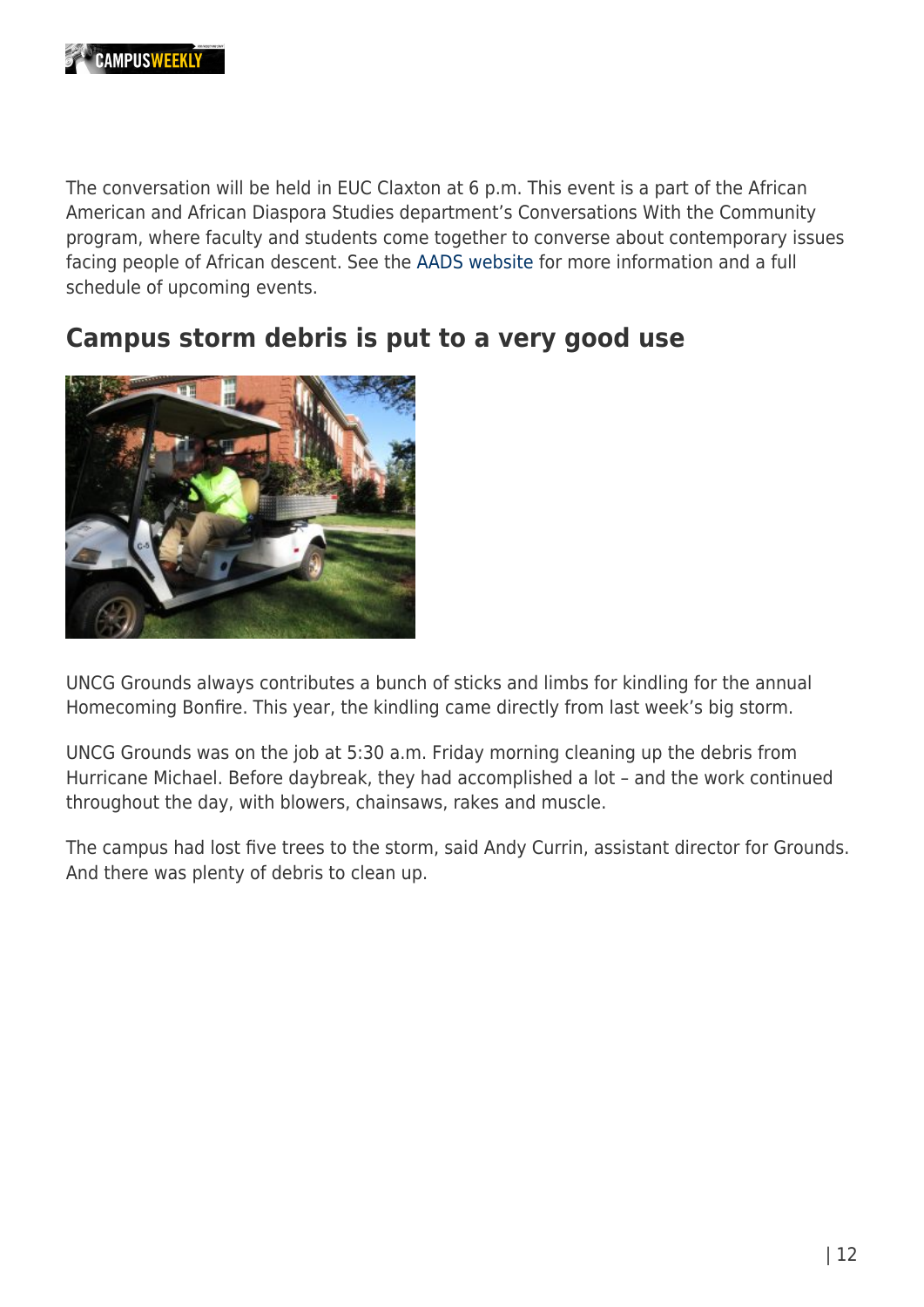

By 11 a.m., I spotted Terry Goins pitching his load of storm debris from trees in North campus, into the large bonfire pit (visual, right).



Dozens of pallets would be placed on the firepit afterward.

I talked with Goins and also Eddie Taylor of UNCG Grounds, who had a truck of debris. They confirmed that the sticks and small limbs from the storm were part of the kindling for the evening's bonfire.

Sort of like taking life's lemons and making lemonade.



Some great news: All of the university's oldest trees remained standing. Two of these older trees, bearing markers, remain standing beside an uprooted white oak between the Quad and Kaplan Commons that fell in Thursday afternoon's high winds. (See visual, left). The campus' oldest tree, [a](https://newsandfeatures.uncg.edu/oldest-trees-on-campus/) [1837 pine near Peabody Park](https://newsandfeatures.uncg.edu/oldest-trees-on-campus/), also remained unharmed.

Some branches from oaks between Foust Park and Spring Garden had come down Thursday and had been dealt with Thursday once it was safe to do so, Ted Crawford told me, as he transported debris from the park area.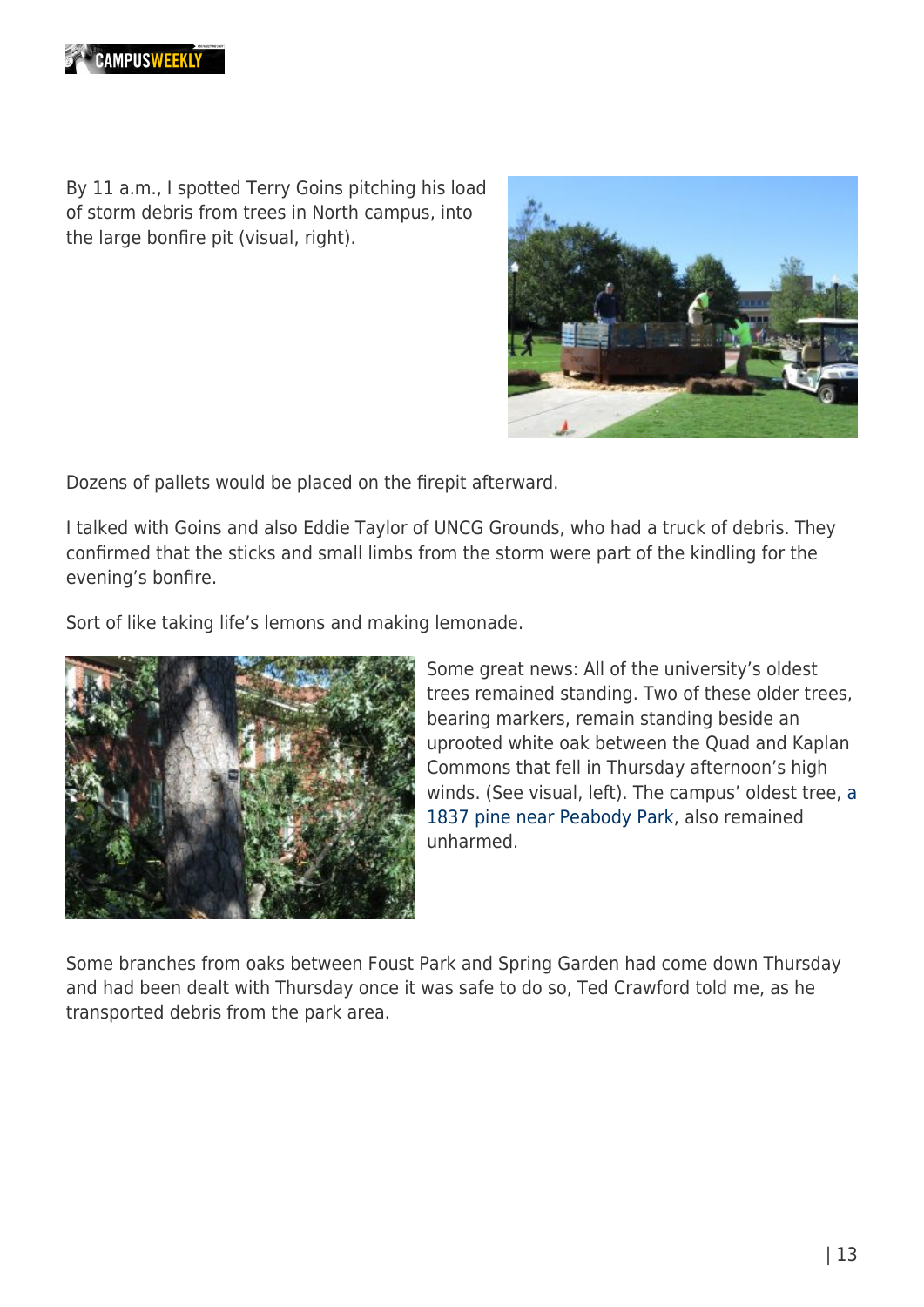A crape myrtle was partially uprooted near the Vacc Belltower. Another tree was down near the McIver Parking deck. A few other ornamentals came down. And there was still some debris and leaves to be cleared from grass and other areas.

Just in time to be part of a bonfire.

Photos and story by Mike Harris

# **11 Spartans recognized at "Notable Latinos of the Triad" event**



Gually Morales Thursday morning



UNC Greensboro students, faculty and staff were recognized at the 2018 Notable Latinos of the Triad event, the annual gala for the Latino Community Coalition of Guilford (LCCG), held Oct. 5.

The event honored both Latinos (Notable Latino recognition) and allies (Corazón Latino recognition) for their efforts to support and advocate for the Latino community in Guilford County.

The 11 recognized Spartans are:

- Jacqueline Anahi Sandoval, student
- Alejandro Rutty, associate professor of music composition
- Sara Rubio Correa, student
- Marisa Guerrero Gonzalez '16, university program associate
- Manuel Valdez Perez, student
- Isabel Del Angel-Romero, student
- Dr. Carmen T. Sotomayor, professor of Spanish
- Dr. Holly Sienkiewicz, director of the Center for New North Carolinians
- Dr. James "Rod" Wyatt, senior director of college completion initiatives
- Celeste Cervantes, student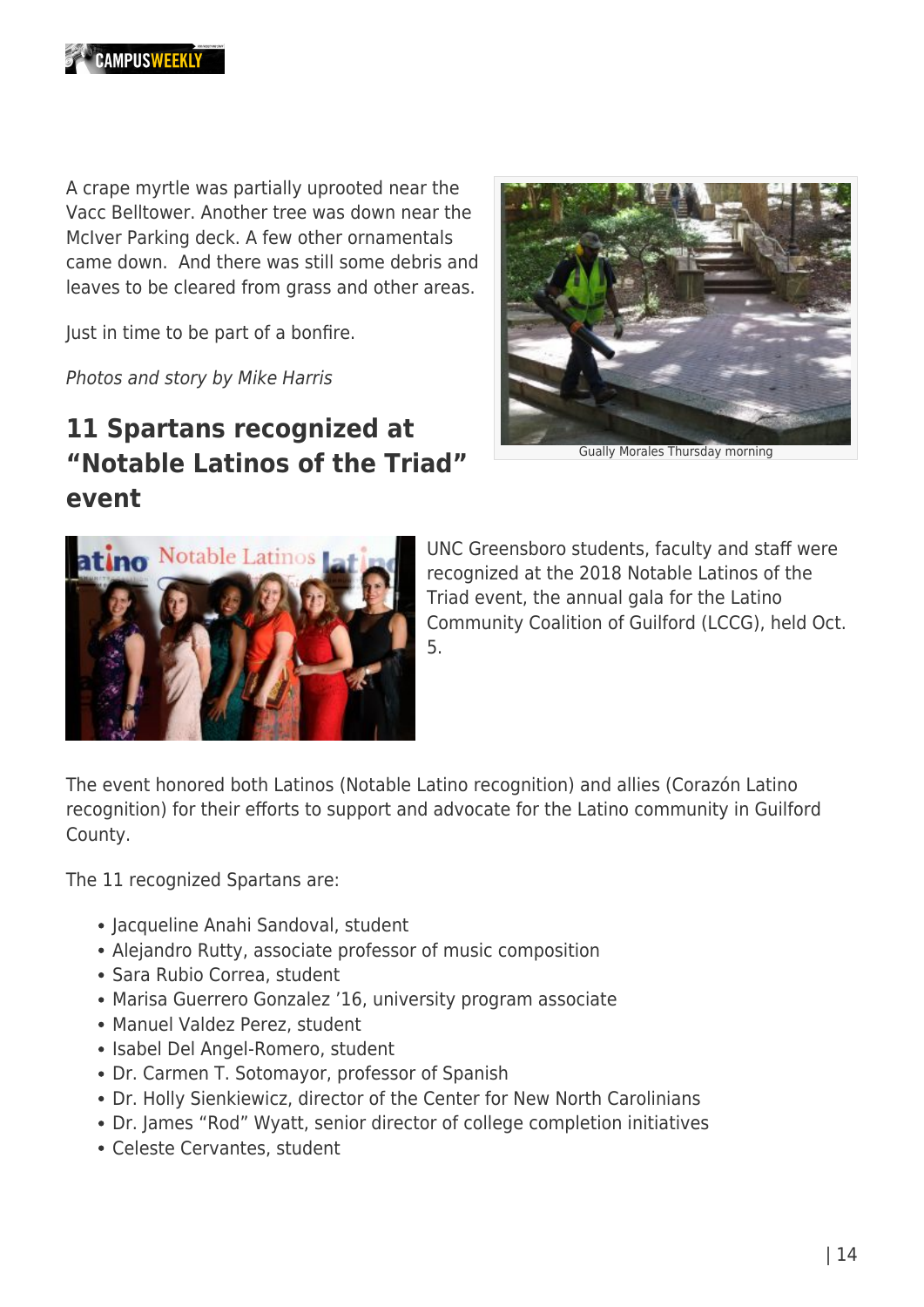

Melissa Pilar Aguirre Mora, student

Additionally, student Olga Diaz Rios was awarded a \$1,000 scholarship.

The mission of the LCCG is to strengthen and support the Latino community in Guilford County by promoting advocacy and education through a collaborative and empowered network. LCCG was officially established in 2011 under the leadership of Kathy Hinshaw, and currently operates under the fiscal sponsorship of UNCG's [Center for New North Carolinians.](https://cnnc.uncg.edu/)

To learn more, visit the [LCCG website.](https://cnnc.uncg.edu/latino-community-coalition-of-guilford/)

By Victor Ayala

#### **Make proposals for Green Fund**

The UNCG Green Fund Committee is pleased to invite proposals from UNCG students and employees for efforts that support sustainability initiatives at UNCG. Projects may be for campus infrastructure, sustainability education, research, or professional development that benefits students.

The Green Fund is a \$2.22 student semester fee that supports sustainability initiatives on campus. It is governed by students with assistance from faculty and staff experts. This fund invests in campus infrastructure to help meet the goals of the UNCG Climate Action Plan, while also offering education, research and professional development opportunities for students. Proposals are submitted to the Green Fund Committee and only the student committee members are allowed to vote on which proposals are funded.

Proposals may be submitted at any time during the academic year for amounts up to \$1,000 for projects that require no modifications to UNCG buildings or grounds. Proposals for amounts over \$1,000 or projects that require modifications to UNCG buildings or grounds are due at 5:00pm EST on November 1 and April 1.

Learn more and apply at: <https://sustainability.uncg.edu/green-fund/>

#### **Fun with Archaeology this Saturday**

Explore the past through history and archaeology.

Saturday, Oct. 20, come to a family-friendly, hands-on event at the Greensboro History Museum LeBauer Park terrace. The event will run from 11 a.m. to 3 p.m.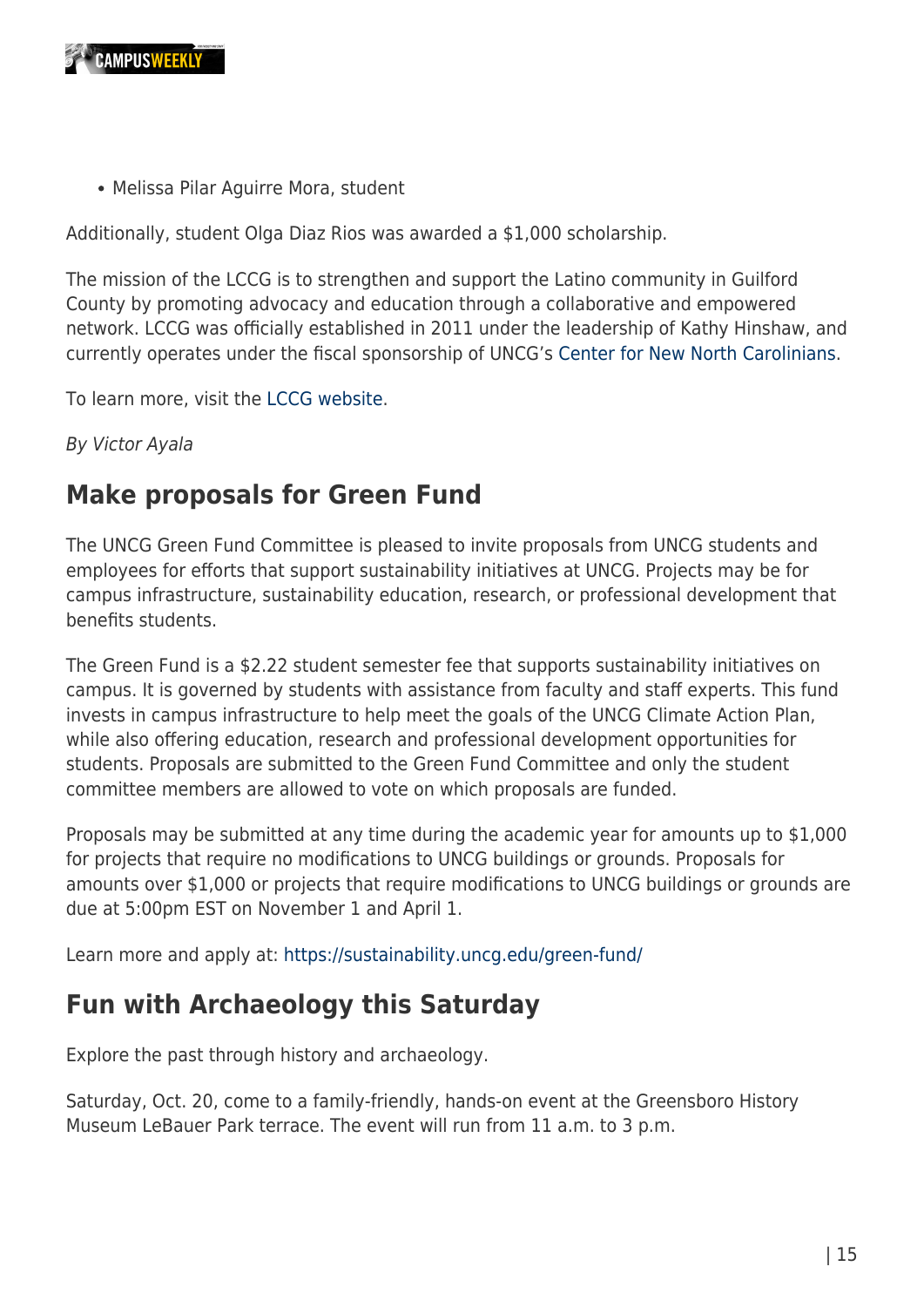

See remote-sensing in action. Check out fossil casts. Enjoy lots of kid-friendly events.

Meet and talk with UNCG archeaologists and city historians.

The event is free-admission. It will be held rain or shine.

It is sponsored by the UNCG Archaeology program, the Greensboro History Museum and the City of Greensboro.

# **Book study: "Sentipensante (Sensing/Thinking) Pedagogy"**

The Coalition for Diverse Language and Culture is hosting a book study of Laura Rendón's book "Sentipensante (Sensing/Thinking) Pedagogy." Over the fall semester, they are meeting monthly to discuss the book and prepare for Dr. Rendón's visit May 3-4, 2019, as part of the second annual Diversity in Language and Culture Conference. The remaining meeting schedule for the book study is:

October 17 (chapters 2-3)

November 14 (chapters 4-5)

December 5 (chapters 6-7)

All meetings are on Wednesdays from 12:00-1:30 in School of Education Building, Room 401. If you are not able to join them during the semester, you are invited to come for the final meeting of the year on December 5 when they will enjoy a potluck and wrap up discussion of the book.

#### **In memoriam: Don Wright**

Don Wright, a member of UNCG's division of Information Technology Services for more than 30 years, died last weekend.

He received a BS in political science and economics from Western Carolina in 1976 and a Master of Public Affairs degree from UNCG in 1982. He began his career at UNCG in 1984.

"Those of you who knew Don well know that he was a gentle, sweet man, who extended his kindness to everyone," Vice Chancellor Donna Heath said in a note to her ITS colleagues.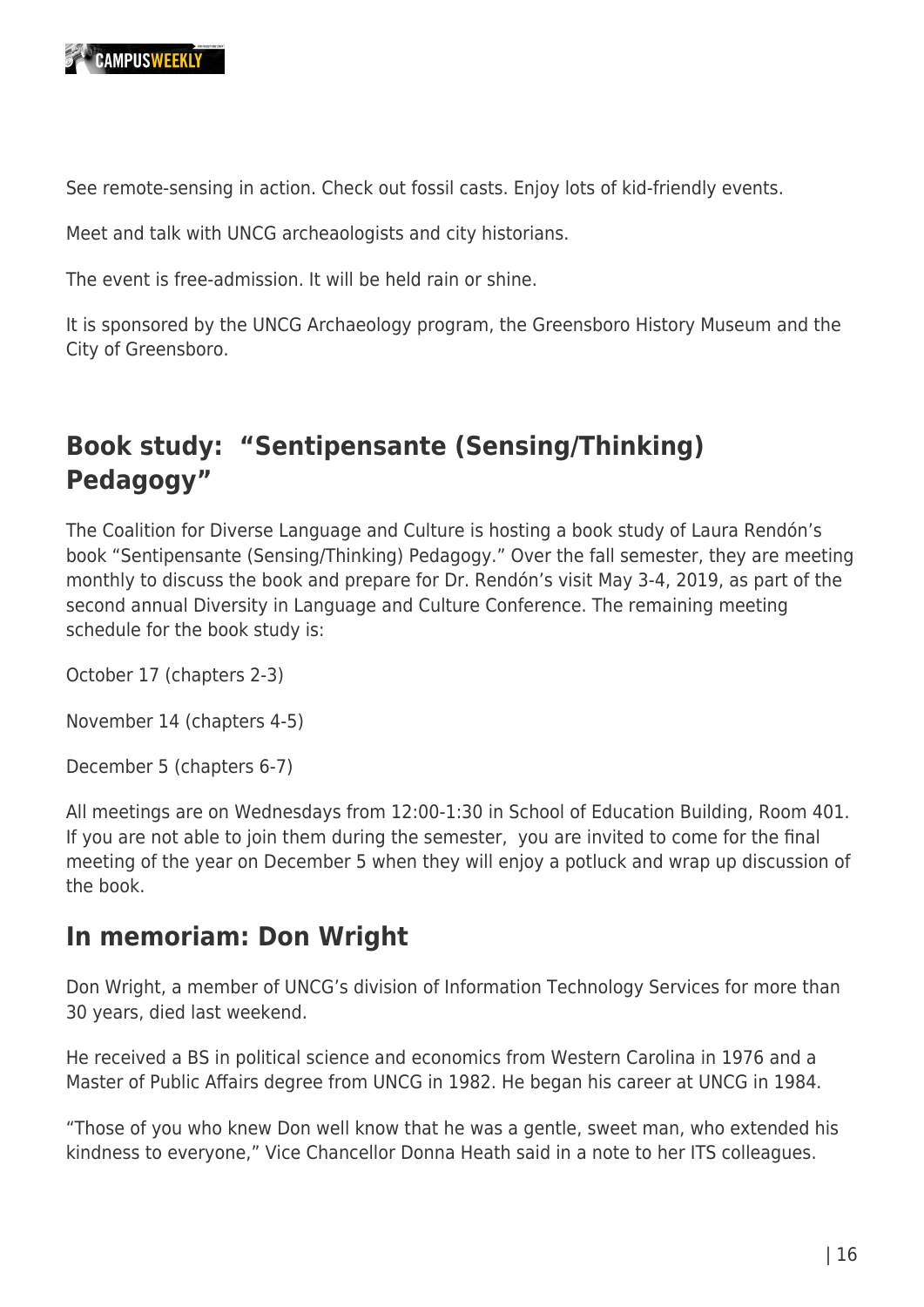Arrangements are being coordinated via [Lambeth-Troxler Funeral Service](https://lambethtroxlerfuneralhome.com/tribute/details/109099/Donald-Wright/obituary.html#tribute-start). A celebration of life for Don Wright on will be held Monday, October 22, 2-4 p.m. in the Alumni House's Virginia Dare Room. If you have any pictures of Don, please email them to [Michelle Griffin.](mailto:m_griff2@uncg.edu>)

# **Dr. Marianne LeGreco is named Rising Star at Women to Women event**



Dr. Marianne LeGreco (Communication Studies) was recognized as a Rising Star at the Women to Women luncheon on Monday at Koury Convention Center. The Community Foundation of Greater Greensboro created the annual award to celebrate women younger than 40 in Greater Greensboro who lead now and who will be a leader in the future.

LeGreco, associate professor in Communications Studies, focuses on food policy and food security in her research, as well as health and organizational communication, community engagement and discourse analysis. As the News and Record notes, she has made an impact in the community in numerous, tangible ways, such as:

- developing an urban garden in the Warnersville neighborhood
- helping start the Guilford County Food Council
- and playing a key role in launching the Mobile Oasis Farmers Market, which sells fresh produce in the city's food deserts.

On UNCG's faculty since 2007, she has also in recent years received the following honors:

- 2015 Ten Women Who Make a Difference, News & Record
- 2014 40 Leaders Under Forty Award, Triad's Business Journal
- 2013 Service Engagement Award, Organizational Communication Division of the National Communication Assoc.

See [News and Record article on LeGreco.](https://www.greensboro.com/go_triad/dining/rising-star-marianne-legreco-says-building-trust-helps-battle-food/article_4f1ad62f-d2b1-59ae-897b-ef629a3efc53.html)

See [UNCG Research Magazine feature](https://researchmagazine.uncg.edu/the-harvest-at-home/) on UNCG researchers, including LeGreco, working with food security in our city.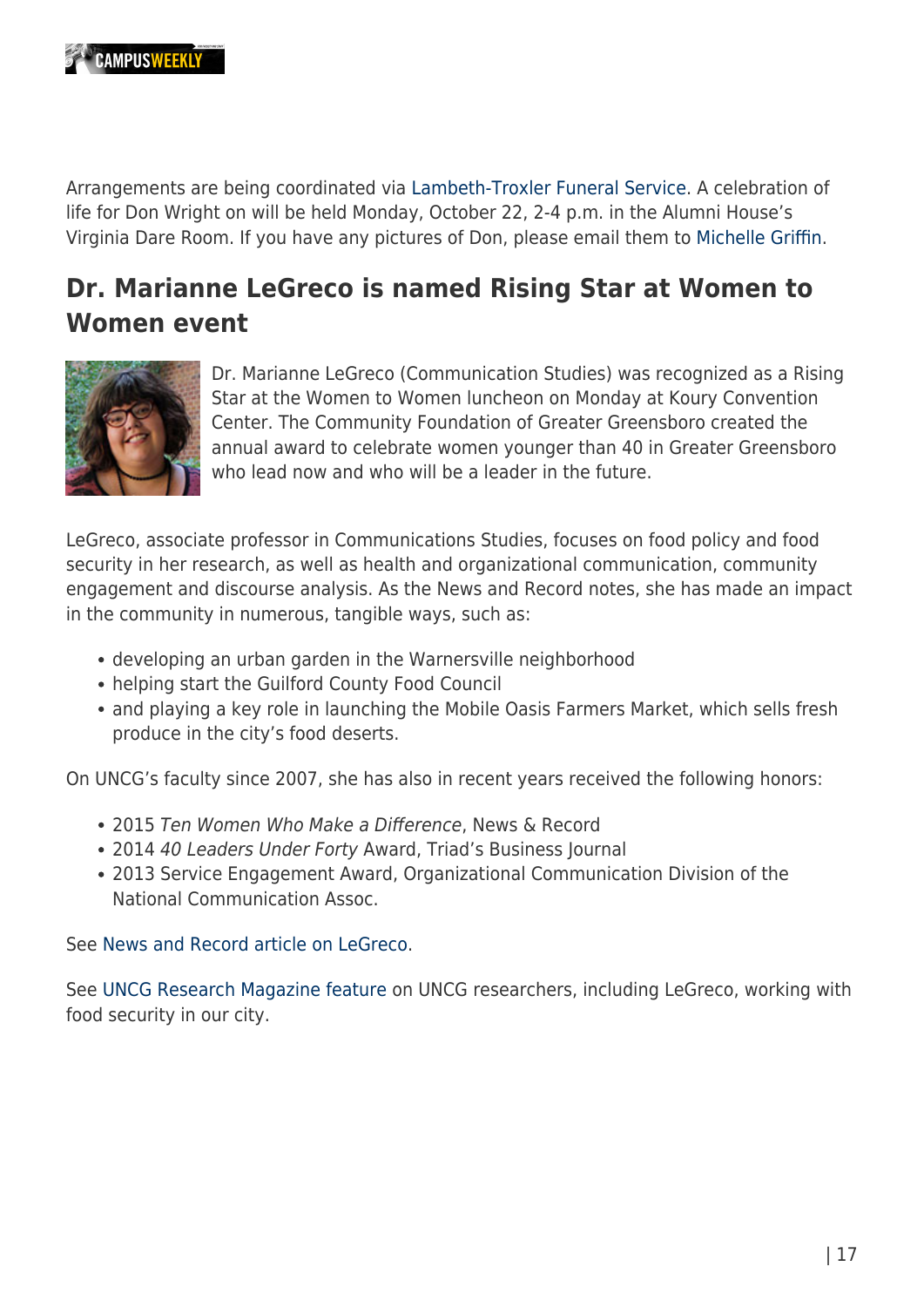# **Fran Pearson**

Fran Pearson (Social Work) received new funding from Cone Health Foundation for the project "Congregational Social Work Education Initiative (CSWEI 2018-2019)." Dr. Jay Poole is coprincipal investigator on the project.

According to the abstract, CSWEI's creative, collaborative, community-based model has resulted in successfully developed and implemented programming to address the needs of vulnerable population groups that are often unable to secure necessary, ongoing coordinated health and behavioral care.

### **Melissa Williams**



 Melissa Williams (SERVE Center) received new funding from Forsyth Technical Community College for the project "Forsyth Technical Community College Improving Student Achievement through Faculty Development (Title III) Evaluation." Dr. Wendy McColskey is co-principal investigator on the project.

From the abstract:

SERVE's evaluation work across the years of this Title III project has been formative and descriptive in purpose, collecting data from participants/users on experiences and summarizing existing data when available to assist in monitoring of project objectives. In this final year, SERVE Center proposes to develop a Final Evaluation Report that summarizes what has been learned from three sources:

- SERVE Center proposes to develop abstracts of the method and findings of each SERVE report completed over the life of the grant and organize them by year and grant goal/focus (professional development, technology/Starfish, etc.).
- SERVE will meet with the FT Title III Director to identify a list of Forsyth Tech reports over the last four years relevant to the goals/objectives of the Title III grant. The FT Director will then provide SERVE with the files/copies of the relevant reports. SERVE will then review the reports and draft an initial summary of findings of the reports relevant to key Title III goals/objectives. Feedback from the FT Title III Director will inform the final form of this summary section.
- The final section of the report will summarize key stakeholders' perceptions of grant progress and impact.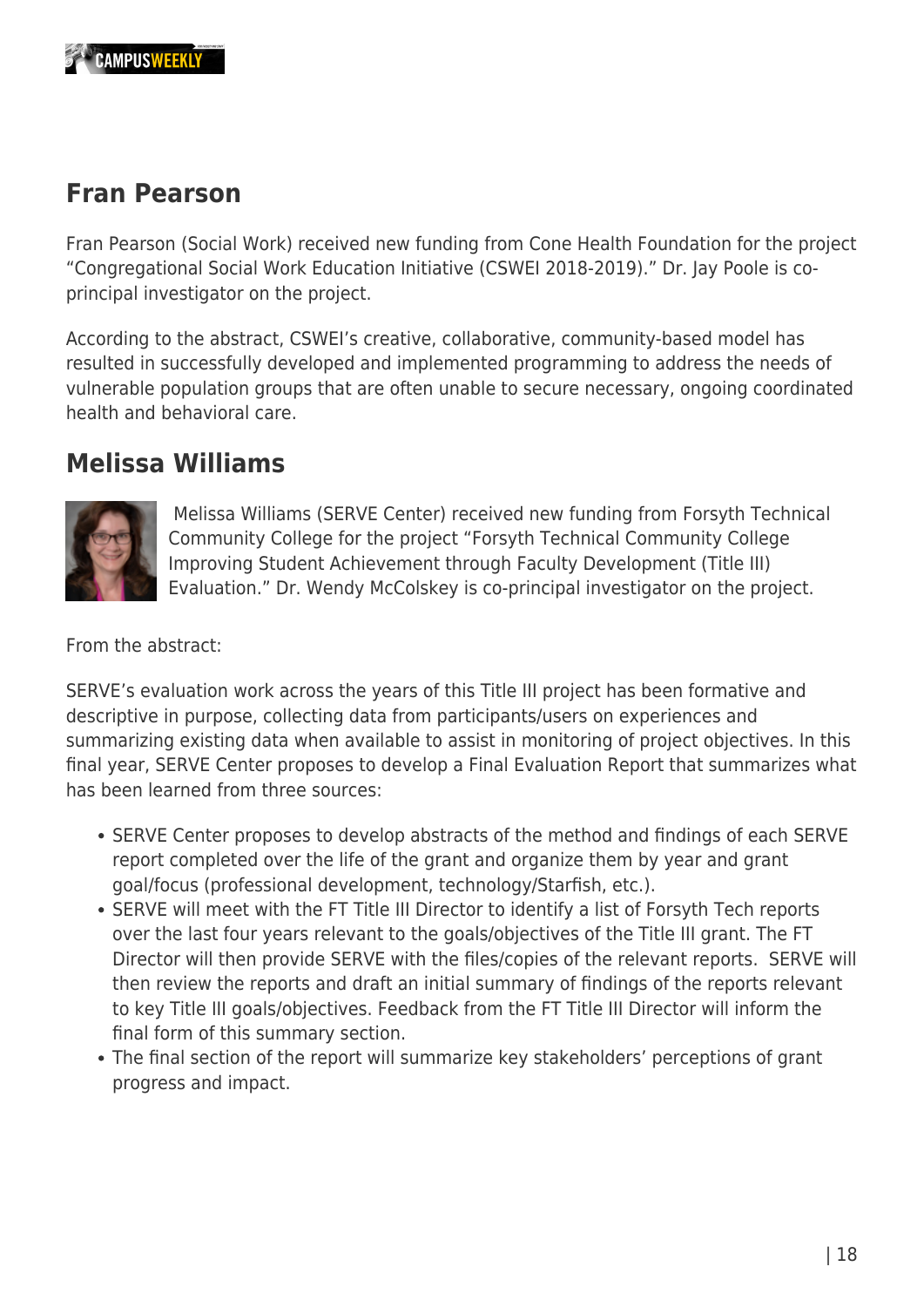

### **Dr. Stephen Sills**



Dr. Stephen Sills (Center for Housing and Community Studies) received new funding from the Greensboro Housing Coalition for the project "Evaluation of the Collaborative Cottage Grove BUILD 2.0 Health Challenge Project."

This project is supported by funds from the BUILD Health Challenge. UNCG's Center for Housing and Community Studies will serve as the evaluator for the Greensboro Housing Coalition and the Collaborative Cottage Grove for their BUILD Health Challenge grant. The project will employ a contextually responsive, collaborative model of participatory research. The evaluators will work with the BUILD team and partners to ensure that evaluation is institutionalized throughout by developing data tracking and feedback mechanisms for accurate reporting. The evaluation design is responsive to the evolving project and that it provides data intended to: support program improvement, demonstrate initial outcomes, and reveal institutional changes resulting from the program.

The evaluation will be quasi-experimental, mixed-method, and include GIS mapping. Impact will be evaluated using multiple data sources. Residents will be asked at three separate time points to provide assessments of: (1) community activities (gardens, health fairs, trainings) (2) physical improvements that promote activity (bike lanes, parks, sidewalks), and (3) selfreported health status and nutrition. Residents will also provide assessment of their health at the time of their participation and 90 days following. This will provide a means to identify the "contribution" that participation in a particular activity had on perceptions of health and engagement in behaviors associated with positive health. Attendance counts at health fairs and other events will help to determine overall community engagement. Observational counts of bike riding, walking, playground use, other activities use will be made.

The project focuses on measuring impact at the (1) individual, (2) health issue, and (3) community level. At the individual level the focus will be on changes in perceptions of health promotion and reported levels of engagement. At the health issue level, the focus will be on improvements on health issues and their consequences (reduction in emergency department visits, living in homes without asthma triggers, healthy eating, reduction of diabetes symptoms, more physical active). At the community level, the impact on community dynamics (collaborations and communication, support for promoting healthy environment), community economics, improvement to housing, and development of public areas will be examined. To determine the relative impact of BUILD, residents of a nearby community with comparable socio-demographics will be surveyed at the same times. The communities will be compared on health indicators relating to diabetes, asthma, and general health.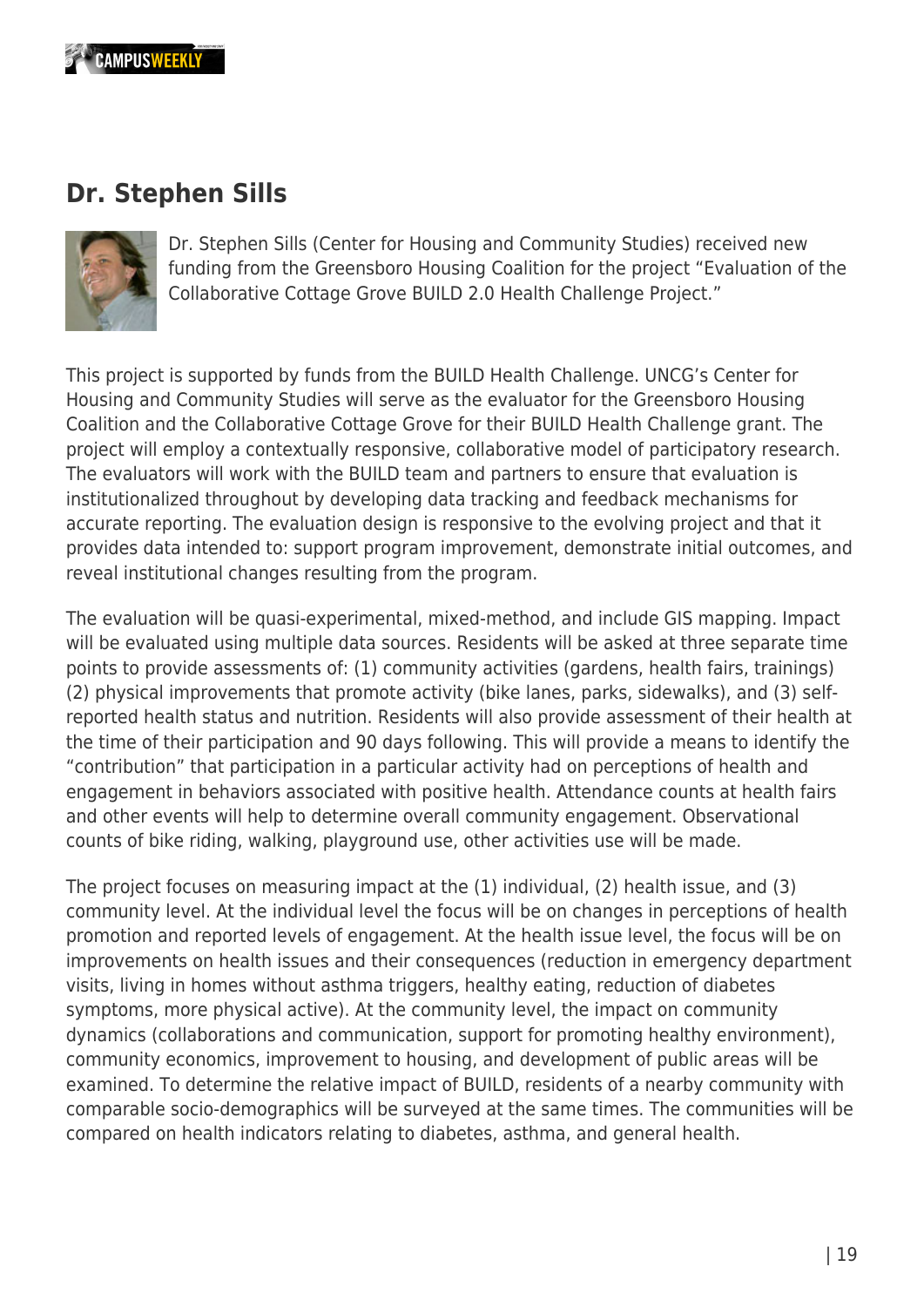

### **Dr. Merlyn Griffiths**



Dr. Merlyn Griffiths (Marketing, Entrepreneurship, Hospitality and Tourism) received new funding from Duke University for the project "Exploring Reactions to Health Warnings on Waterpipe Tobacco Ads."

According to the abstract, Griffiths will assist in all aspects of the project involving promotions and advertising, refining water pipe tobacco social allure ads and assessing reactions to them. She will also assist in creating, refining and selecting verbal graphic health warnings and product safety/harm reduction themes, as well as assist in assessing the consequences of the ads.

# **Dr. Jennifer Park**

Dr. Jennifer Park (English) will deliver a talk for the upcoming Triad Stage production. Her talk, "Magic and Monstrosity in Shakespeare's Global Fairyland," will immediately follow the 2 p.m. performance of "A Midsummer Night's Dream" Sunday, Nov. 4. [More information](https://www.facebook.com/events/1017164828464975/).

Park is assistant professor of English, specializing in early modern drama. She received her Ph.D. in English from UNC Chapel Hill and her B.A. from Yale University. Her current work focuses on the intersections of gender, science, visual culture, and performance in early modern England.

### **Dr. Paul Silvia**



Dr. Paul Silvia (Psychology) has a new book, "Write It Up" (APA Books) set to be released in the coming weeks. Suitable for early career and seasoned scholars, the book offers strategies for producing compelling, high-impact journal articles and a host of tips for navigating the publication process. Silvia is also author of "How To Write A Lot" and "What Psychology Majors Could (and Should) Be Doing:

An Informal Guide to Research Experience and Professional Skills," co-authored with Dr. Peter Delaney and Dr. Stuart Marcovitch. An associate professor of Psychology, Silvia has spoken to international audiences about scholarly writing and his tips have driven the formation of academic writing support groups on and beyond the UNCG campus.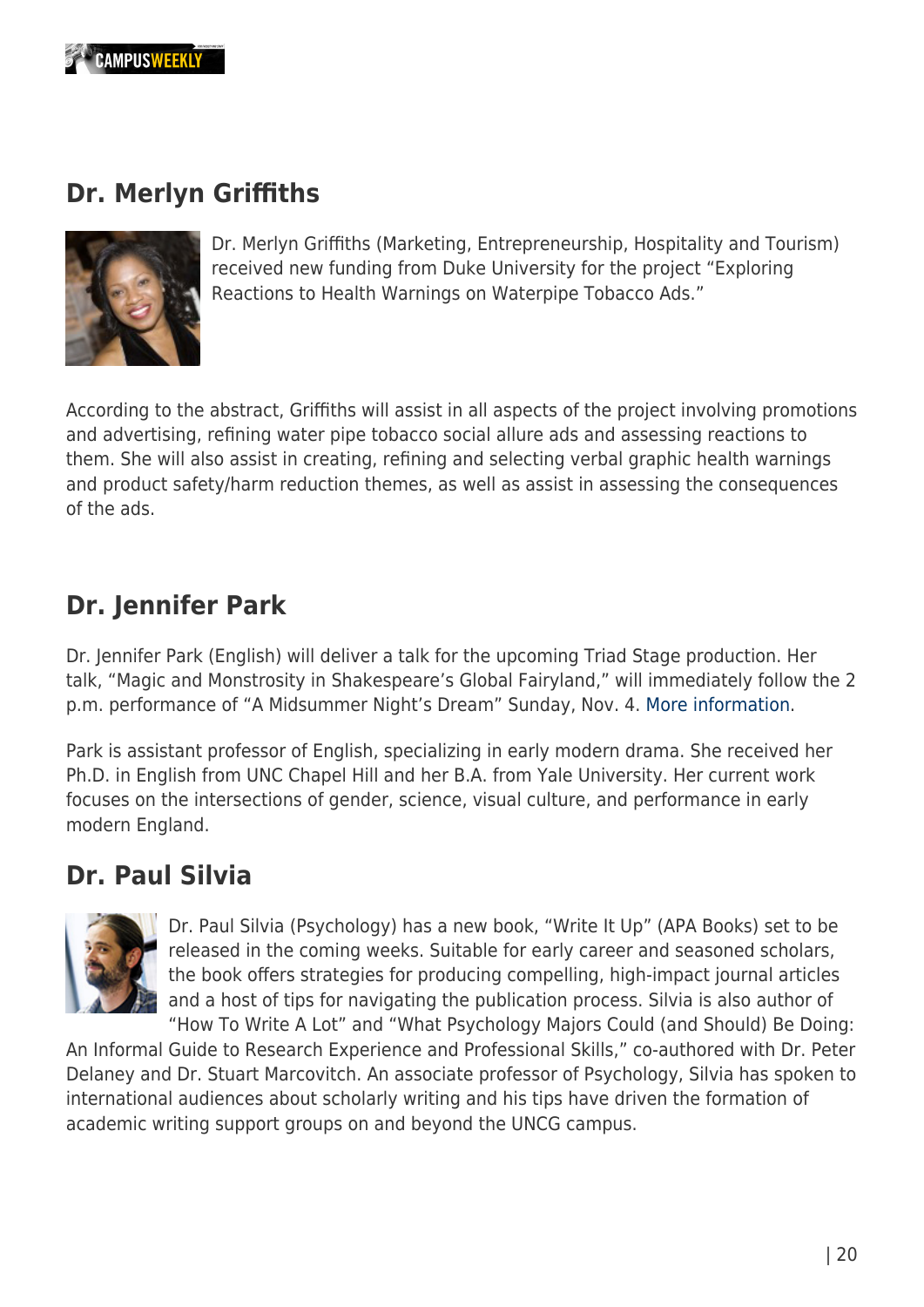

## **Dr. Janet Boseovski**



 Dr. Janet Boseovski (Psychology) has been elected to the Board of Directors of the Jean Piaget Society (JPS). JPS has an international membership of scholars interested in understanding the developmental emergence of human knowledge. The society honors the Swiss developmentalist Jean Piaget, who made major theoretical and empirical contributions to our understanding of the origins and

evolution of knowledge. The goal of the society is to provide an open forum (via symposia, books, the society flagship journal, and other publications) for the presentation and discussion of scholarly work on issues related to human knowledge and its development. The society further encourages the application of advances in the understanding of development to education and other domains. She will serve a 3-year term beginning in June 2019.

# **Dr. Kenneth Gruber**

Dr. Kenneth Gruber (Center for Youth, Family and Community Partnerships) received new funding from NC A&T State University for the project "Research and Technical Assistance for the College of Agriculture and Environmental Sciences – NC A&T State University."

According to the abstract, the project will include the following:

- Special projects assistance relating to research proposals to the Associate Dean for Research of the College of Agriculture and Environmental Sciences (CAES)
- Assistance with CAES research annual report development
- Review of USDA/NIFA Capacity Building and Evans-Allen Project proposals
- Research proposal writing assistance to CAES research faculty
- Individual consultation with CAES research faculty relating to research proposal development
- Review of manuscripts/presentations developed by CAES research faculty

### **Dr. Holly Sienkiewicz**



**Dr. Holly Sienkiewicz (Center for New North Carolinians)** received new funding from United Way of Greater Greensboro (UWGG) for the projects "Greensboro Refugee Employment Advancement Team (GREAT)" and "Refugee and Immigrant Social Work Education (RISE) Program."

According to the abstract, GREAT assists unemployed and underemployed immigrants and refugees attain and retain family-sustaining employment. Upon enrollment, all participants provide past employment history and complete an Employment Accessibility Plan (EAP).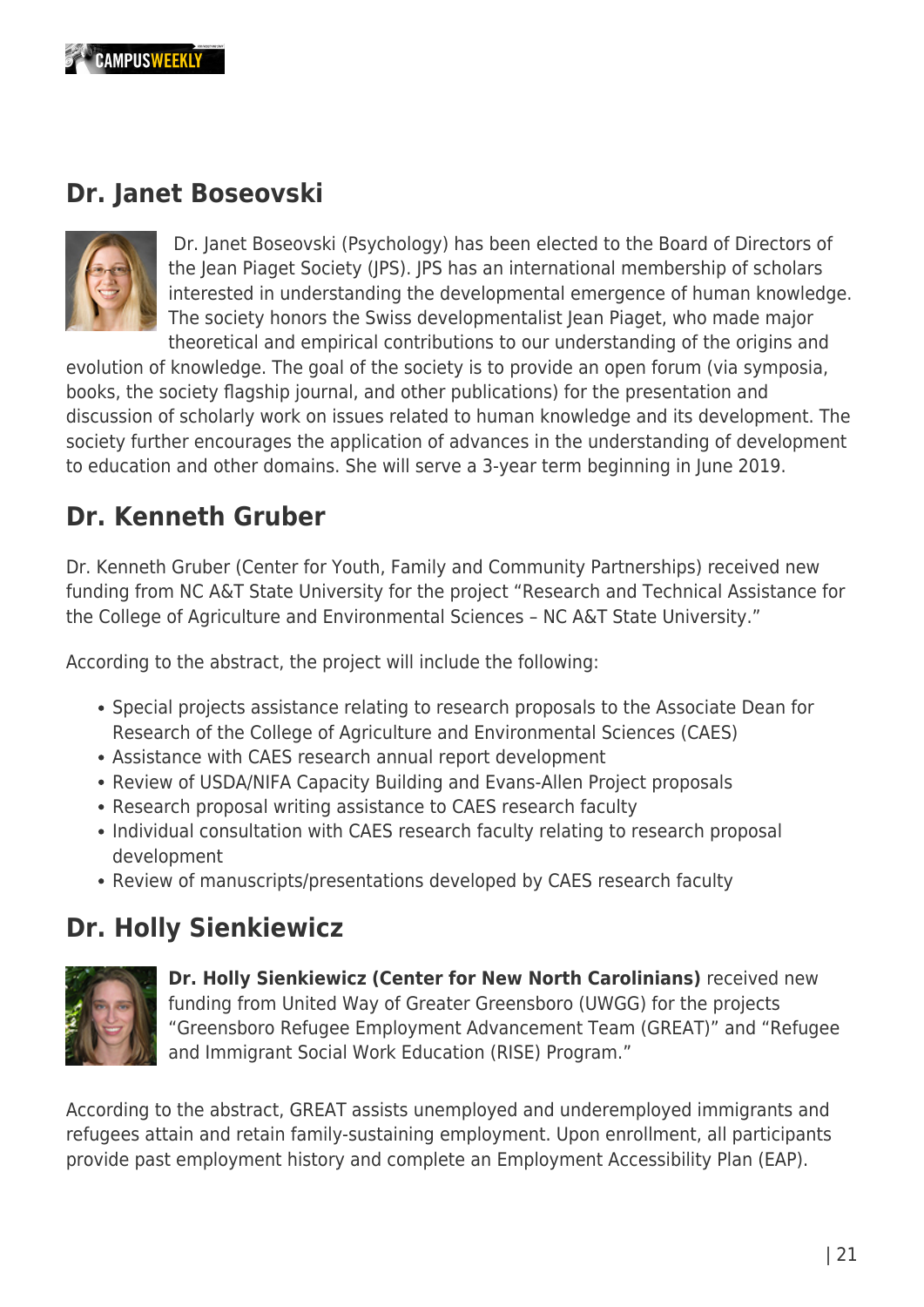

Through this plan participants identify employment goals and are then referred to an appropriate track based on those goals. Participants also complete an English Language Assessment to ensure that the track matches their English Language level. Tracks include: Job Preparation, Career Advancement, and Vocational Training.

The RISE Program serves the most vulnerable immigrants and refugees, described below, in Greensboro by helping them access services and resources that contribute to breaking the cycle of poverty. The program utilizes social work student interns and AmeriCorps members (supervised by CNNC staff) to work with clients experiencing significant difficulties accessing and utilizing services.

Through RISE, participants will increase their self-sufficiency through information referral, training, and support. Specifically, clients learn and practice the following skills: communicating in a new language, making telephone calls, scheduling appointments, requesting language interpretation, utilizing public transportation, completing program registration paperwork, and identifying and accessing safety net and support services.

# **Dr. Jay Poole**

Dr. Jay Poole (Social Work) received new funding from Cone Health Foundation for the project "College Park Clinic." The College Park Clinic will provide harm reduction services to those who are using opiates and will include screening, assessment, brief intervention, referral, syringe exchange, and education. These services represent a community-based collaborative effort between GCSTOP, The Congregational Nursing Program, and The Congregational Social Work Education Initiative, along with a network of providers in the community. The UNCG Department of Social Work, Cone Health Systems, and The Center for Housing and Community Studies at UNCG are administrative partners in this project.

# **Looking ahead: October 17, 2018**

Faculty Senate Open Forum: Gen Ed Revision Wednesday, October 17, 3 p.m., Alumni House, Virginia Dare Room

Talk, "The Continuing Challenge to Voting Rights" Mark Dorosin, Wednesday, October 17, 7:30 p.m., Sullivan Science, Mead Auditorium

Human Rights Research Network Film Series: "Story From the Corner of a Park" Thursday, October 18, 6:30 p.m., SOEB 120

Women's soccer vs Chattanooga Friday, October 19, 7 p.m., UNCG Soccer Stadium